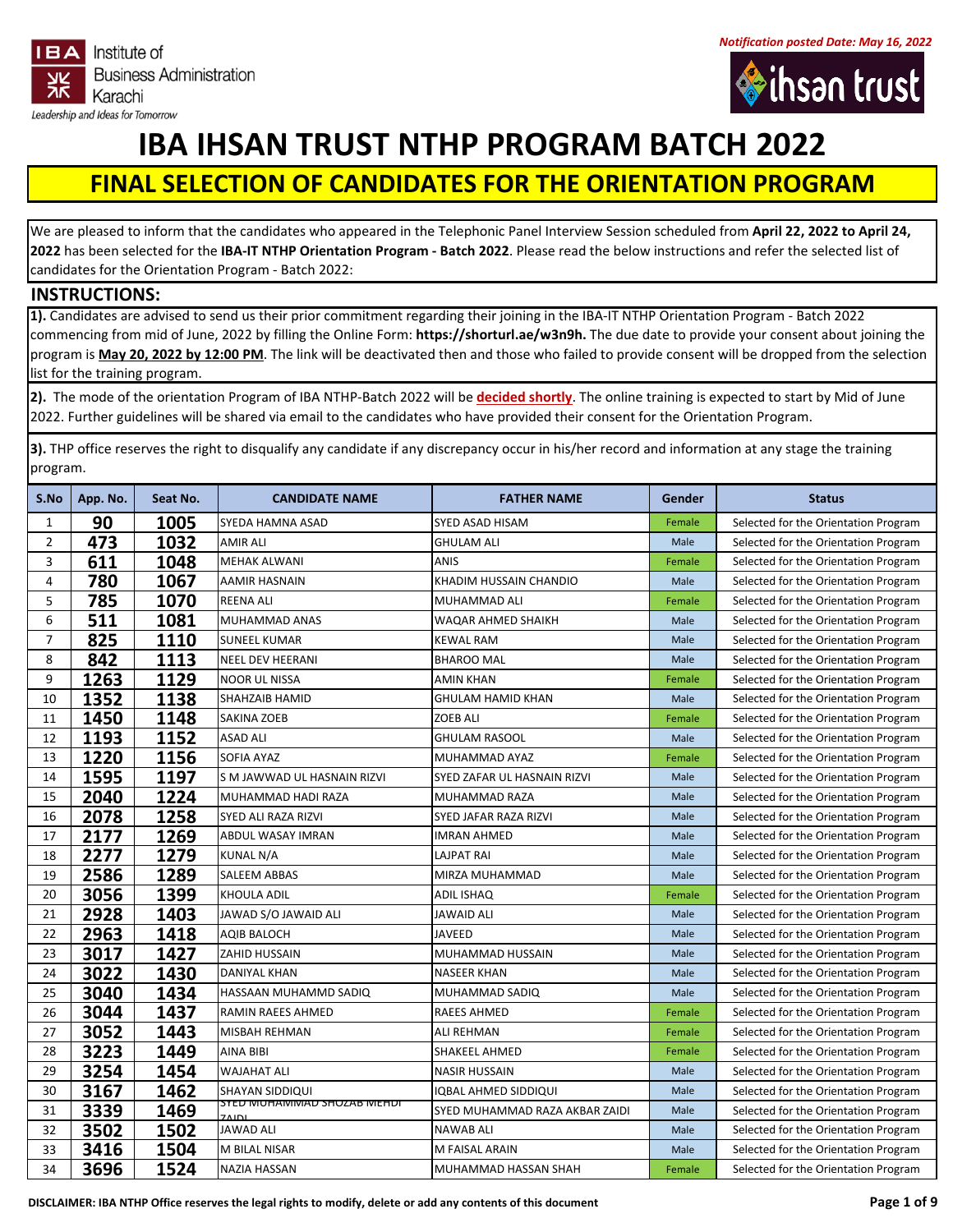| S.No | App. No. | Seat No. | <b>CANDIDATE NAME</b>        | <b>FATHER NAME</b>                                   | Gender | <b>Status</b>                        |
|------|----------|----------|------------------------------|------------------------------------------------------|--------|--------------------------------------|
| 35   | 3587     | 1527     | MUHAMMAD MUZAMMIL            | ANWAR HUSSAIN                                        | Male   | Selected for the Orientation Program |
| 36   | 3832     | 1559     | <b>DEVIKA --</b>             | VADOO MAL                                            | Female | Selected for the Orientation Program |
| 37   | 3898     | 1566     | <b>HITESH KUMAR</b>          | <b>RAJ KUMAR</b>                                     | Male   | Selected for the Orientation Program |
| 38   | 3931     | 1570     | UMAMA LAGHARI                | IKHLAQUE AHMED                                       | Female | Selected for the Orientation Program |
| 39   | 4151     | 1593     | SYEDA FATIMA MEHDVI          | SYED ANWAR RAZA                                      | Female | Selected for the Orientation Program |
| 40   | 4133     | 1603     | SIMRAN AMIN                  | <b>NIAT AMIN</b>                                     | Female | Selected for the Orientation Program |
| 41   | 4173     | 1608     | JAYANT KUMAR KHATRI          | RAJESH KUMAR                                         | Male   | Selected for the Orientation Program |
| 42   | 4335     | 1634     | <b>NAMRA FATIMA</b>          | MUHAMMAD ASIF ISMAIL                                 | Female | Selected for the Orientation Program |
| 43   | 4338     | 1635     | <b>ABDUL QADEER TUNIO</b>    | AKHTAR ALI                                           | Male   | Selected for the Orientation Program |
| 44   | 4390     | 1640     | MUHAMMAD HASSAN              | SHAHAR BANO JOKHIO                                   | Male   | Selected for the Orientation Program |
| 45   | 4480     | 1649     | <b>SHAHEER AHMED</b>         | <b>KABEER AHMED</b>                                  | Male   | Selected for the Orientation Program |
| 46   | 4549     | 1663     | MUHAMMAD HASSAN              | SHAKEEL AHMED                                        | Male   | Selected for the Orientation Program |
| 47   | 4551     | 1664     | <b>AHSAN RAUF</b>            | MUHAMMAD RAUF                                        | Male   | Selected for the Orientation Program |
| 48   | 4617     | 1679     | SYED SHAHEER HUSSAIN ZAIDI   | SYED NAWAB HUSSAIN ZAIDI                             | Male   | Selected for the Orientation Program |
| 49   | 4648     | 1681     | <b>MANOJ KUMAR</b>           | RAMESH KUMAR                                         | Male   | Selected for the Orientation Program |
| 50   | 4652     | 1682     | <b>PARKASH KUMAR</b>         | WAGHO                                                | Male   | Selected for the Orientation Program |
| 51   | 4812     | 1707     | SYED FAIQ HUSSAIN NAQVI      | MUSHABBAR HUSSAIN                                    | Male   | Selected for the Orientation Program |
| 52   | 4840     | 1712     | <b>RASHID ALI</b>            | <b>MUSA ALI</b>                                      | Female | Selected for the Orientation Program |
| 53   | 4980     | 1732     | ANAM                         | <b>MUHAMMAD MUNIR</b>                                | Female | Selected for the Orientation Program |
| 54   | 5183     | 1769     | <b>NEHA NAUMAN KHAN</b>      | <b>IVIUHAIVIIVIAU NAUIVIAN WAHIU KHAIV</b><br>(IMTE) | Female | Selected for the Orientation Program |
| 55   | 3217     | 1836     | VINOD KUMAR                  | PAROO MAL                                            | Male   | Selected for the Orientation Program |
| 56   | 1601     | 2095     | MUHAMMAD NAEEM               | MASROOR AHMED BEHLUM                                 | Male   | Selected for the Orientation Program |
| 57   | 1353     | 2096     | <b>MUNESH KUMAR</b>          | NARAIN DAS (GUARDIAN)                                | Male   | Selected for the Orientation Program |
| 58   | 1718     | 2129     | <b>HUNAIN QURESHI</b>        | ZAFAR AHMED                                          | Male   | Selected for the Orientation Program |
| 59   | 3590     | 2260     | AIJAZ ALI                    | MUKHTIAR ALI                                         | Male   | Selected for the Orientation Program |
| 60   | 3879     | 2288     | FAZUL AL REHMAN NIZAMANI     | IMTIAZ ALI NIZAMANI                                  | Male   | Selected for the Orientation Program |
| 61   | 4753     | 2363     | <b>LACHMAN DAS</b>           | <b>KEWAL RAM</b>                                     | Male   | Selected for the Orientation Program |
| 62   | 5011     | 2389     | <b>SHANKER LAL</b>           | <b>CHEHNO</b>                                        | Male   | Selected for the Orientation Program |
| 63   | 5454     | 2431     | <b>ALI ARSLAN</b>            | SABIR HUSSAIN SOLANGI                                | Male   | Selected for the Orientation Program |
| 64   | 3218     | 2458     | <b>RAMESH KUMAR</b>          | <b>KHENRAJ MAL</b>                                   | Male   | Selected for the Orientation Program |
| 65   | 1260     | 3143     | <b>ABDUL SALAM</b>           | ABDUL JABBAR MAHAR                                   | Male   | Selected for the Orientation Program |
| 66   | 1064     | 3153     | ABDUL SAMIAN LASHARI         | <b>MUNEER AHMED</b>                                  | Male   | Selected for the Orientation Program |
| 67   | 2072     | 3262     | <b>RABIA KOMAL</b>           | NISAR AHMED KHAN KHOSA                               | Female | Selected for the Orientation Program |
| 68   | 2381     | 3351     | HAMADULLAH SAMO              | ABDUL AZIZ                                           | Male   | Selected for the Orientation Program |
| 69   | 2632     | 3395     | SOBAN HUSSAIN MAHESAR        | <b>MAHMOOD</b>                                       | Male   | Selected for the Orientation Program |
| 70   | 2916     | 3424     | ABDUL QUDOOS                 | ABDUL GHAFOOR                                        | Male   | Selected for the Orientation Program |
| 71   | 3370     | 3467     | LUBNA BHUTTO                 | ABDUL RAHMAN                                         | Female | Selected for the Orientation Program |
| 72   | 3871     | 3541     | <b>FATIMA ARAIN</b>          | ABDUL GHAFFAR                                        | Female | Selected for the Orientation Program |
| 73   | 4078     | 3587     | <b>HUSSAIN SOOMRO</b>        | IQBAL AHMED SOOMRO                                   | Male   | Selected for the Orientation Program |
| 74   | 4968     | 3710     | <b>ADNAN SAMORE</b>          | MUHAMMAD WARYAM                                      | Male   | Selected for the Orientation Program |
| 75   | 3        | 4006     | <b>JUNAID IQBAL</b>          | MUHAMMAD IQBAL                                       | Male   | Selected for the Orientation Program |
| 76   | 373      | 4008     | MUHAMMAD AHMAD HANIF SULEHRI | MUHAMMAD HANIF                                       | Male   | Selected for the Orientation Program |
| 77   | 335      | 4020     | MUHAMMAD JAWAD               | SHAKEEL AHMAD                                        | Male   | Selected for the Orientation Program |
| 78   | 796      | 4023     | SARIR AHMAD                  | JAMIL AHMAD                                          | Male   | Selected for the Orientation Program |
| 79   | 497      | 4024     | RAO ABDUL HASEEB             | RAO MUHAMMAD NAEEM                                   | Male   | Selected for the Orientation Program |
| 80   | 601      | 4029     | <b>WILLAYAT ALI</b>          | <b>INAYAT ALI</b>                                    | Male   | Selected for the Orientation Program |
| 81   | 809      | 4036     | M.UMAIR NAZAR                | <b>NAZAR HUSSAIN</b>                                 | Male   | Selected for the Orientation Program |
| 82   | 816      | 4037     | MUHAMMAD ALI                 | <b>GHULAM MUHAMMAD</b>                               | Male   | Selected for the Orientation Program |
| 83   | 2552     | 4110     | <b>MOEEN MOBUSHER</b>        | <b>MOBUSHER HUSSAIN</b>                              | Male   | Selected for the Orientation Program |
| 84   | 3479     | 4140     | <b>HUZAIFA AZIZ</b>          | AZIZ UR REHMAN                                       | Male   | Selected for the Orientation Program |
| 85   | 5385     | 4179     | HASSAN AKBAR GORAYA          | ALI AKBAR                                            | Male   | Selected for the Orientation Program |
| 86   | 721      | 5006     | SYED MUHAMMAD ZEESHAN NASIR  | SYED NASRULLAH SHAH                                  | Male   | Selected for the Orientation Program |
| 87   | 798      | 5007     | SYED MUHAMMAD SHOAIB         | SYED MUHAMINIAD QUDRAT-ULLAH<br>CUAL                 | Male   | Selected for the Orientation Program |
| 88   | 562      | 5008     | <b>ZOHAIB ALI</b>            | MUHAMMAD ALI                                         | Male   | Selected for the Orientation Program |
| 89   | 957      | 5012     | SADIA SALEEM                 | MUHAMMAD SALEEM CHUDHRI                              | Female | Selected for the Orientation Program |
| 90   | 1342     | 5023     | SHAKEEL AHMAD                | MUHAMMAD ASLAM                                       | Male   | Selected for the Orientation Program |
| 91   | 2053     | 5038     | RASHID ALI                   | LIAQAT ALI                                           | Male   | Selected for the Orientation Program |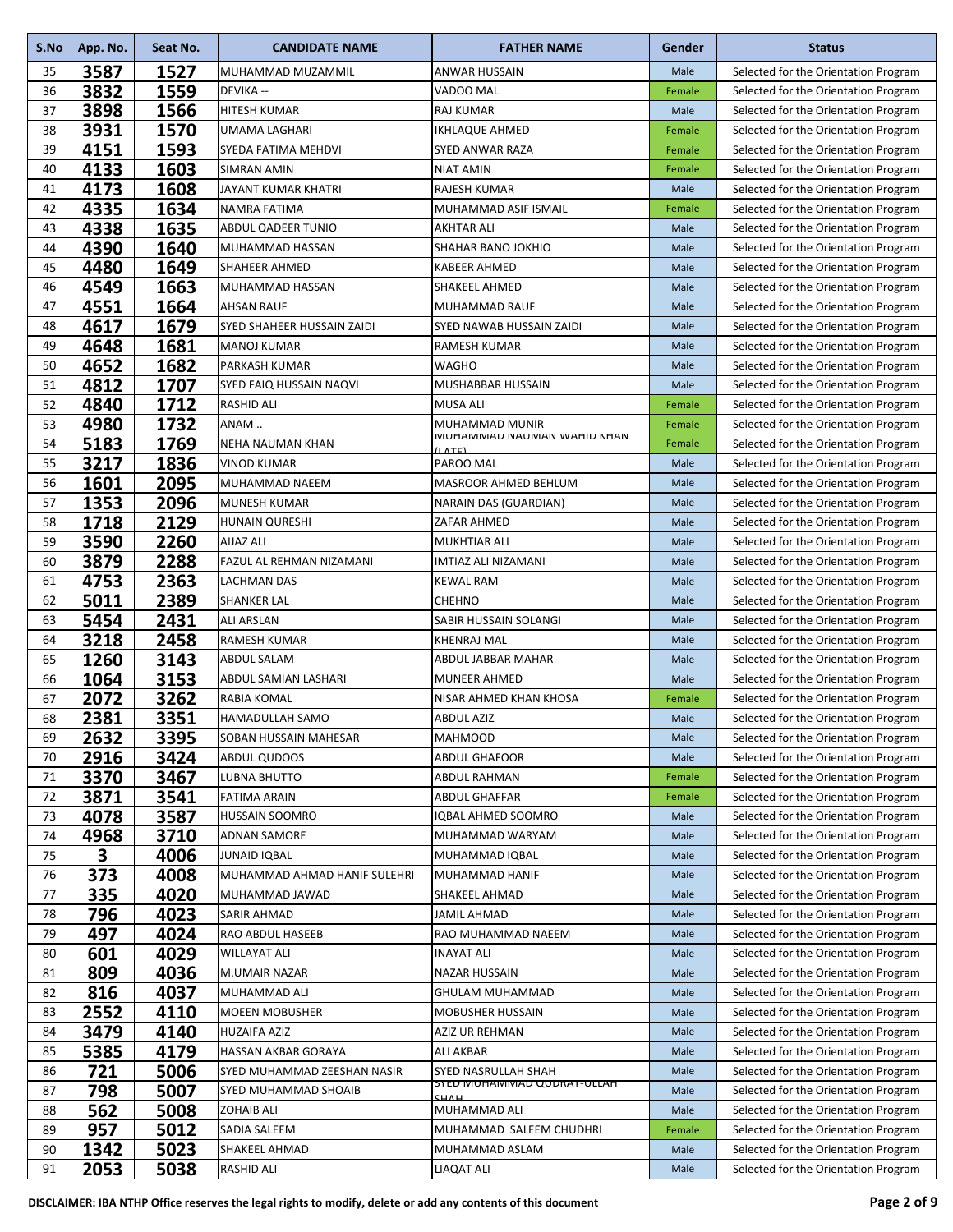| S.No | App. No. | Seat No. | <b>CANDIDATE NAME</b>   | <b>FATHER NAME</b>        | Gender | <b>Status</b>                        |
|------|----------|----------|-------------------------|---------------------------|--------|--------------------------------------|
| 92   | 2093     | 5039     | MUHAMMAD WAKEEL         | MAQSOOD AHMAD             | Male   | Selected for the Orientation Program |
| 93   | 3554     | 5080     | <b>UBAID ULLAH</b>      | <b>ABDUL SHAKOOR</b>      | Male   | Selected for the Orientation Program |
| 94   | 3991     | 5091     | SIKANDAR HUSSAIN        | MUHAMMAD ARSHAD HUSSAIN   | Male   | Selected for the Orientation Program |
| 95   | 4045     | 5093     | MUHAMMAD AWAIS NAZIR    | MUHAMMAD NAZIR            | Male   | Selected for the Orientation Program |
| 96   | 4440     | 5100     | M UMAR AZAM             | #N/A                      | Male   | Selected for the Orientation Program |
| 97   | 5186     | 5113     | MUHAMMAD AMMAR AZEEM    | MUHAMMAD AZEEM TUFAIL     | Male   | Selected for the Orientation Program |
| 98   | 310      | 6110     | SYED MUHAMMAD SAQLAIN   | SYED MUHAMMAD SHAH        | Male   | Selected for the Orientation Program |
| 99   | 464      | 6120     | <b>WASIF ABBAS</b>      | <b>SHOUKAT ALI</b>        | Male   | Selected for the Orientation Program |
| 100  | 290      | 6125     | MUHAMMAD ZAID           | <b>JAWAD ALI</b>          | Male   | Selected for the Orientation Program |
| 101  | 299      | 6128     | HAFEEZA                 | <b>ABDUL HUSSAIN</b>      | Female | Selected for the Orientation Program |
| 102  | 751      | 6132     | <b>FIZA BATOOL</b>      | <b>BIBI TAYYABA</b>       | Female | Selected for the Orientation Program |
| 103  | 1747     | 6165     | ASIFA                   | <b>ALI JAN</b>            | Female | Selected for the Orientation Program |
| 104  | 1555     | 6168     | <b>FARWA HUSSAIN</b>    | MUHAMMAD HUSSAIN          | Female | Selected for the Orientation Program |
| 105  | 2885     | 6193     | <b>GHULAM HABIB</b>     | AMIR MUHAMMAD             | Male   | Selected for the Orientation Program |
| 106  | 3486     | 6204     | <b>MUSSARAT HUSSAIN</b> | <b>ALI BAKHSH</b>         | Male   | Selected for the Orientation Program |
| 107  | 3435     | 6205     | ABDULLAH --             | <b>ZAITOO KHAN</b>        | Male   | Selected for the Orientation Program |
| 108  | 5101     | 6252     | <b>MARZIA HUSSAINI</b>  | <b>IBRAHIM</b>            | Female | Selected for the Orientation Program |
| 109  | 653      | 7018     | RUBAMA AKBAR            | <b>ALI AKBAR</b>          | Female | Selected for the Orientation Program |
| 110  | 1849     | 7063     | ZARYAB AMIR             | <b>AMIR HAMEED</b>        | Male   | Selected for the Orientation Program |
| 111  | 1839     | 7074     | MEHVEENA ISLAM          | <b>ISLAM KHAN</b>         | Female | Selected for the Orientation Program |
| 112  | 2621     | 7120     | <b>HIZAR ABBAS</b>      | <b>ASHIQ HUSSAIN</b>      | Male   | Selected for the Orientation Program |
| 113  | 2832     | 7124     | <b>OWAIS KHAN</b>       | <b>JAVED KHAN</b>         | Male   | Selected for the Orientation Program |
| 114  | 3159     | 7140     | MUHAMMAD RIZWAN AZEEM   | SHAHZAMAN                 | Male   | Selected for the Orientation Program |
| 115  | 3443     | 7154     | <b>IJAZ HUSSAIN</b>     | <b>ALI HASSAN</b>         | Male   | Selected for the Orientation Program |
| 116  | 3611     | 7175     | KIFAYATULLAH BAIG       | <b>INAYAT ULLAH BAIG</b>  | Male   | Selected for the Orientation Program |
| 117  | 3906     | 7186     | KHIZRA HAROON           | MUHAMMAD HAROON UR RASHID | Female | Selected for the Orientation Program |
| 118  | 4167     | 7194     | <b>TEHSIN ULLAH</b>     | <b>GUL RAHMAN</b>         | Male   | Selected for the Orientation Program |
| 119  | 4854     | 7237     | <b>KALEEM HUSSAINI</b>  | <b>GHULAM HASIL</b>       | Male   | Selected for the Orientation Program |
| 120  | 1385     | 8010     | <b>ARSALAN RIZVI</b>    | <b>FURQAN ULLAH KHAN</b>  | Male   | Selected for the Orientation Program |
| 121  | 3400     | 8039     | SHAHANA AMIN            | <b>DOULAT AMIN</b>        | Female | Selected for the Orientation Program |
| 122  | 3964     | 8043     | ALI AZAM KHAN           | MIR GHAZAB KHAN           | Male   | Selected for the Orientation Program |
| 123  | 3989     | 8044     | <b>IJLAL EJAZ</b>       | <b>ABDUR REHMAN SHAH</b>  | Male   | Selected for the Orientation Program |
| 124  | 4058     | 8045     | TABISH IQBAL            | JAVEED IQBAL              | Female | Selected for the Orientation Program |
| 125  | 4233     | 8048     | <b>QUDSIA BATOOL</b>    | <b>SULTAN BAHADUR</b>     | Female | Selected for the Orientation Program |
| 126  | 325      | 8102     | TANZEELA KOMAL          | <b>SIFAT JAN</b>          | Female | Selected for the Orientation Program |
| 127  | 328      | 8103     | ARFAN HAMZA             | <b>HASEEN HAMZA</b>       | Male   | Selected for the Orientation Program |
| 128  | 166      | 8109     | <b>MUZAFAR AYUB</b>     | MUHAMMAD AYUB KHAN        | Male   | Selected for the Orientation Program |
| 129  | 337      | 8118     | <b>QADIR KHAN</b>       | <b>MAZOOB KHAN</b>        | Male   | Selected for the Orientation Program |
| 130  | 620      | 8134     | <b>NAVEEDA QURBAN</b>   | <b>QURBAN KHAN</b>        | Female | Selected for the Orientation Program |
| 131  | 985      | 8138     | <b>FARIHA ALI</b>       | MUHAMMAD ALI SHAH         | Female | Selected for the Orientation Program |
| 132  | 779      | 8147     | YUSRA JAVED             | <b>JAVED HAYAT</b>        | Female | Selected for the Orientation Program |
| 133  | 932      | 8157     | <b>AWAIS EJAZ</b>       | EJAZ WALI KHAN            | Male   | Selected for the Orientation Program |
| 134  | 1525     | 8172     | SADIA MAQSAD            | <b>MAQSAD KHAN</b>        | Female | Selected for the Orientation Program |
| 135  | 1302     | 8174     | <b>BEENA KANWAL</b>     | <b>MARGHOOB MURAD</b>     | Female | Selected for the Orientation Program |
| 136  | 1407     | 8179     | FARHANA ZAHIR           | <b>SHAH ZAHIR SHAH</b>    | Female | Selected for the Orientation Program |
| 137  | 1671     | 8180     | <b>ADNAN ALI</b>        | <b>MIMOON SHAH</b>        | Male   | Selected for the Orientation Program |
| 138  | 1708     | 8182     | <b>FAIZAN ALI</b>       | SAKHI GHULAM              | Male   | Selected for the Orientation Program |
| 139  | 1469     | 8183     | <b>NOMAN HASSAN</b>     | SHAH HASSAN               | Male   | Selected for the Orientation Program |
| 140  | 1889     | 8194     | <b>NAZIA JAHAN</b>      | MUHAMMAD AZEEM            | Female | Selected for the Orientation Program |
| 141  | 1953     | 8198     | SHAH NAWAZ KHAN         | ALAM NAWAZ                | Male   | Selected for the Orientation Program |
| 142  | 1988     | 8201     | SABRINA DAD             | <b>IZZAT DAD</b>          | Female | Selected for the Orientation Program |
| 143  | 2129     | 8207     | <b>ISHTIYAQ AHMAD</b>   | <b>GHULAM MUSTAFA</b>     | Male   | Selected for the Orientation Program |
| 144  | 3607     | 8278     | EHTISHAM ALI KHAN       | MUHAMMAD ZADA KHAN        | Male   | Selected for the Orientation Program |
| 145  | 3821     | 8305     | <b>AHAD KARIM</b>       | <b>AFSAR KHAN</b>         | Male   | Selected for the Orientation Program |
| 146  | 4268     | 8325     | <b>BASHARAT KARIM</b>   | MUHAMMAD MURAD KHAN       | Male   | Selected for the Orientation Program |
| 147  | 4950     | 8363     | AHMED WALI              | SHAHEEN KHAN              | Male   | Selected for the Orientation Program |
| 148  | 411      | 9022     | MAZAHIR ABBAS ALI       | MUHAMMAD ALI              | Male   | Selected for the Orientation Program |
|      |          |          |                         |                           |        |                                      |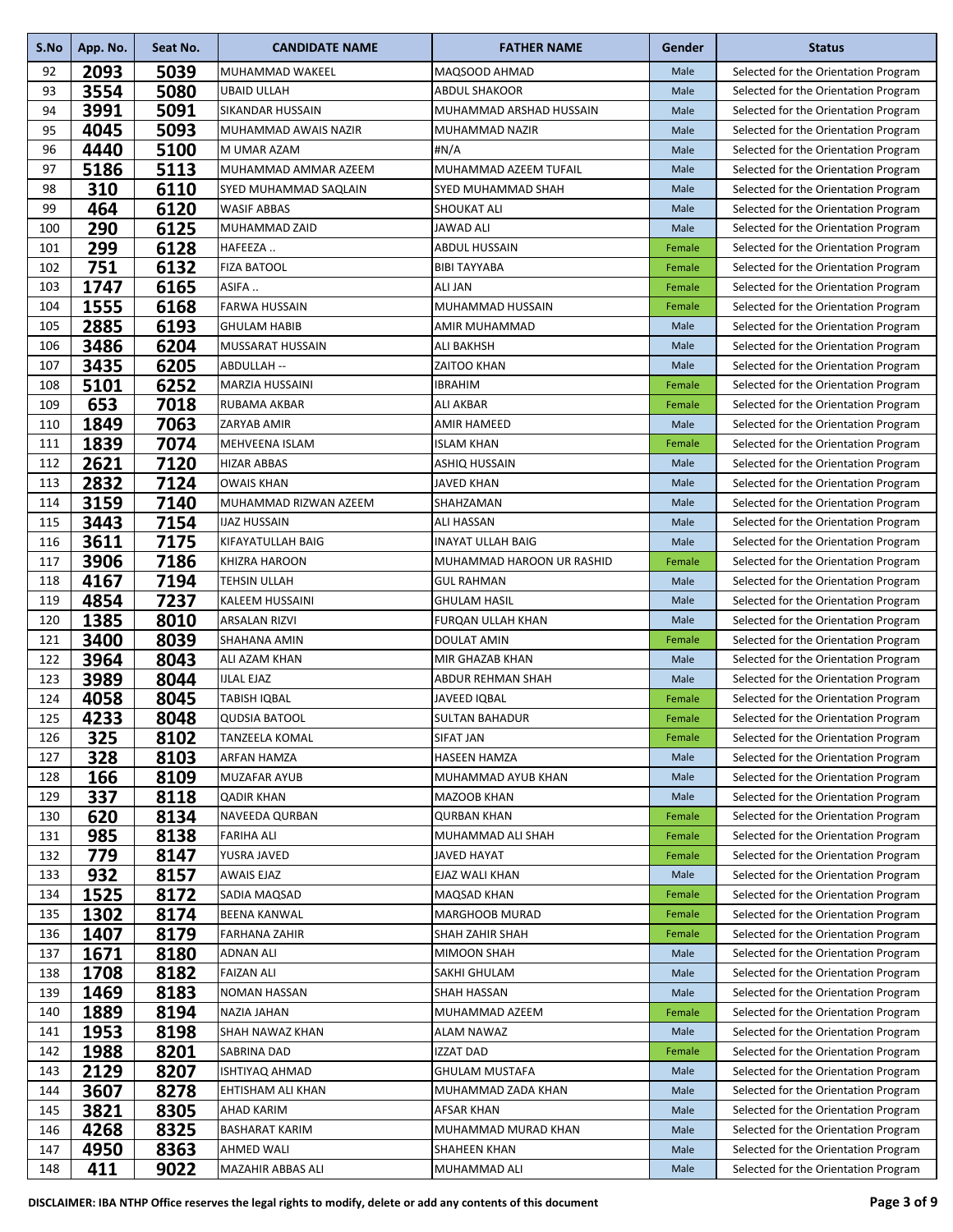| S.No | App. No. | Seat No. | <b>CANDIDATE NAME</b>          | <b>FATHER NAME</b>         | Gender | <b>Status</b>                        |
|------|----------|----------|--------------------------------|----------------------------|--------|--------------------------------------|
| 149  | 1152     | 9044     | <b>SIKANDAR MAHMOOD</b>        | SHAUKAT MAHMOOD            | Male   | Selected for the Orientation Program |
| 150  | 933      | 9047     | <b>MEER MUHAMMAD</b>           | MUHAMMAD RAMZAN            | Male   | Selected for the Orientation Program |
| 151  | 1438     | 9086     | <b>ANARA HAYAT</b>             | <b>AMIR HAYAT</b>          | Female | Selected for the Orientation Program |
| 152  | 1444     | 9087     | SOHAIL ABBAS ANJUM             | <b>ALI ABBAS</b>           | Male   | Selected for the Orientation Program |
| 153  | 1479     | 9091     | ZAIB SHEHZAD                   | SHEHZAD IQBAL              | Female | Selected for the Orientation Program |
| 154  | 1870     | 9117     | ALI MUHAMMAD                   | <b>GHULAM MURTAZA</b>      | Male   | Selected for the Orientation Program |
| 155  | 2365     | 9142     | <b>SYED KAMRAN HAIDER SHAH</b> | <b>IBRAR HUSSAIN SHAH</b>  | Male   | Selected for the Orientation Program |
| 156  | 2599     | 9151     | <b>ARIF HUSSAIN</b>            | <b>BABER KHAN</b>          | Male   | Selected for the Orientation Program |
| 157  | 2790     | 9153     | <b>ATIYA ALIYA</b>             | <b>MAHBOOB ALI SHAH</b>    | Female | Selected for the Orientation Program |
| 158  | 2654     | 9155     | <b>INNARA SHAHZAD</b>          | SHAHZAD KHAN               | Female | Selected for the Orientation Program |
| 159  | 2964     | 9168     | <b>NASIR HUSSAIN HADI</b>      | MUHAMMAD HADI              | Male   | Selected for the Orientation Program |
| 160  | 3150     | 9169     | <b>HINA ALI</b>                | <b>SHER MUHAMMAD KHAN</b>  | Female | Selected for the Orientation Program |
| 161  | 3061     | 9174     | <b>SHER REHMAN</b>             | <b>SHER WALI KHAN</b>      | Male   | Selected for the Orientation Program |
| 162  | 3257     | 9190     | <b>SHER HASSAN</b>             | MUHAMMAD ASLAM             | Male   | Selected for the Orientation Program |
| 163  | 3442     | 9204     | <b>SAMAN KARIM</b>             | <b>FIDA KARIM</b>          | Female | Selected for the Orientation Program |
| 164  | 3466     | 9205     | ZAHID IQBAL                    | <b>UMAT KHAN</b>           | Male   | Selected for the Orientation Program |
| 165  | 3597     | 9213     | <b>SHAH TABRAIZ ALAM</b>       | MIR FARAZ KHAN             | Male   | Selected for the Orientation Program |
| 166  | 3735     | 9217     | <b>LAIBA ALI</b>               | <b>ZULFIQAR ALI</b>        | Female | Selected for the Orientation Program |
| 167  | 3975     | 9243     | MUHAMMAD QASIM                 | SARFRAZ AHMAD              | Male   | Selected for the Orientation Program |
| 168  | 4418     | 9275     | <b>ABDUR REHMAN</b>            | <b>IMTIAZ HUSSAIN</b>      | Male   | Selected for the Orientation Program |
| 169  | 4503     | 9284     | <b>SUMAN BAIG</b>              | AMJAD ULLAH BAIG           | Female | Selected for the Orientation Program |
| 170  | 4740     | 9293     | <b>FARIHA ZAHIR</b>            | <b>ZAHIR SHAH</b>          | Female | Selected for the Orientation Program |
| 171  | 4748     | 9294     | <b>ABIDA ISLAM</b>             | <b>SHER ISLAM</b>          | Female | Selected for the Orientation Program |
| 172  | 5036     | 9305     | <b>ABDUR RAZAQ</b>             | <b>MOMIN KHAN</b>          | Male   | Selected for the Orientation Program |
| 173  | 5177     | 9314     | <b>MEHTAB ALI BAI</b>          | <b>SAYOURJ KHAN</b>        | Male   | Selected for the Orientation Program |
| 174  | 5220     | 9317     | <b>SAHER MUSA</b>              | <b>MUSA KHAN</b>           | Female | Selected for the Orientation Program |
| 175  | 5433     | 9327     | <b>SAKINA BIBI</b>             | RIAZ AHMAD KHAN (GUARDIAN) | Female | Selected for the Orientation Program |

The following candidates **have not been selected** for the Orientation Program:

| S.No           | App. No. | Seat No. | <b>CANDIDATE NAME</b>    | <b>FATHER NAME</b>       | Gender                   | <b>Status</b>                        |
|----------------|----------|----------|--------------------------|--------------------------|--------------------------|--------------------------------------|
| $\mathbf{1}$   | 196      | 1033     |                          |                          | $\blacksquare$           | Not Selected for Orientation Program |
| $\overline{2}$ | 695      | 1055     | $\overline{\phantom{a}}$ |                          | $\overline{\phantom{a}}$ | Not Selected for Orientation Program |
| 3              | 456      | 1071     | $\overline{a}$           |                          |                          | Not Selected for Orientation Program |
| 4              | 805      | 1075     | $\sim$                   |                          |                          | Not Selected for Orientation Program |
| 5              | 471      | 1076     | $\overline{a}$           |                          |                          | Not Selected for Orientation Program |
| 6              | 472      | 1077     |                          |                          |                          | Not Selected for Orientation Program |
| $\overline{7}$ | 485      | 1079     |                          |                          |                          | Not Selected for Orientation Program |
| 8              | 573      | 1085     |                          |                          |                          | Not Selected for Orientation Program |
| 9              | 829      | 1111     | ٠                        |                          |                          | Not Selected for Orientation Program |
| 10             | 845      | 1114     | $\sim$                   | $\overline{\phantom{a}}$ |                          | Not Selected for Orientation Program |
| 11             | 1090     | 1140     | ÷,                       |                          |                          | Not Selected for Orientation Program |
| 12             | 1448     | 1147     | $\overline{a}$           |                          |                          | Not Selected for Orientation Program |
| 13             | 1619     | 1172     |                          |                          |                          | Not Selected for Orientation Program |
| 14             | 1670     | 1177     |                          | $\overline{a}$           |                          | Not Selected for Orientation Program |
| 15             | 1766     | 1189     |                          |                          |                          | Not Selected for Orientation Program |
| 16             | 1844     | 1201     |                          |                          |                          | Not Selected for Orientation Program |
| 17             | 1993     | 1219     | ÷,                       |                          |                          | Not Selected for Orientation Program |
| 18             | 2184     | 1240     | ٠                        | $\overline{\phantom{a}}$ |                          | Not Selected for Orientation Program |
| 19             | 2458     | 1299     | $\overline{\phantom{a}}$ |                          |                          | Not Selected for Orientation Program |
| 20             | 2721     | 1315     | $\overline{\phantom{a}}$ | $\overline{\phantom{a}}$ |                          | Not Selected for Orientation Program |
| 21             | 2616     | 1322     |                          |                          |                          | Not Selected for Orientation Program |
| 22             | 2765     | 1357     |                          |                          |                          | Not Selected for Orientation Program |
| 23             | 2869     | 1378     |                          |                          |                          | Not Selected for Orientation Program |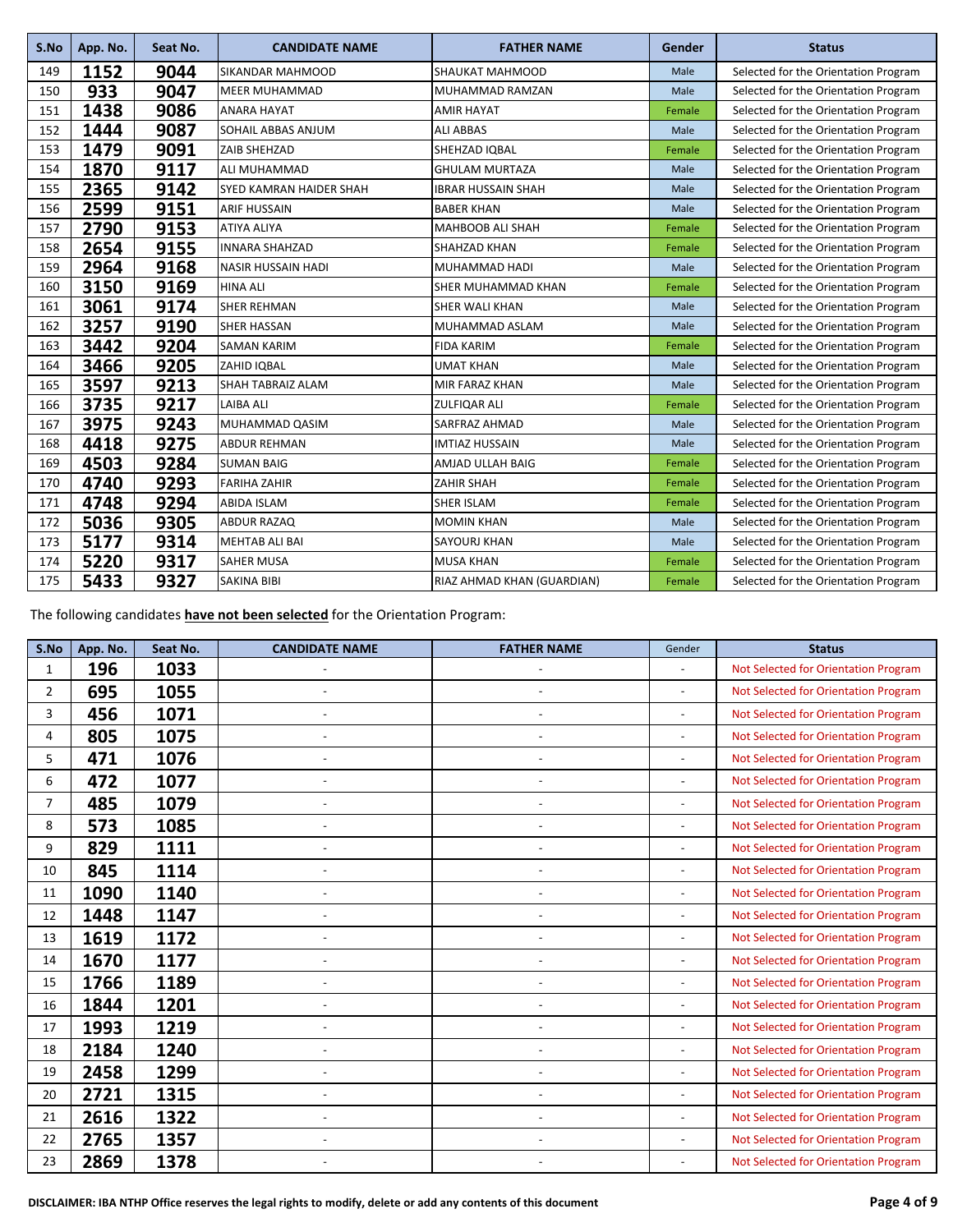| S.No | App. No. | Seat No. | <b>CANDIDATE NAME</b>    | <b>FATHER NAME</b>       | Gender                       | <b>Status</b>                        |
|------|----------|----------|--------------------------|--------------------------|------------------------------|--------------------------------------|
| 24   | 3028     | 1386     |                          | $\overline{\phantom{a}}$ | L,                           | Not Selected for Orientation Program |
| 25   | 3049     | 1441     | $\overline{\phantom{a}}$ | $\overline{\phantom{a}}$ | $\overline{a}$               | Not Selected for Orientation Program |
| 26   | 3284     | 1457     |                          |                          | $\overline{a}$               | Not Selected for Orientation Program |
| 27   | 3185     | 1466     | ٠                        | $\overline{\phantom{a}}$ | $\overline{a}$               | Not Selected for Orientation Program |
| 28   | 3378     | 1477     |                          |                          | $\overline{a}$               | Not Selected for Orientation Program |
| 29   | 3390     | 1479     | $\overline{\phantom{a}}$ | $\overline{\phantom{a}}$ |                              | Not Selected for Orientation Program |
| 30   | 3264     | 1481     | ÷,                       | $\blacksquare$           | $\overline{a}$               | Not Selected for Orientation Program |
| 31   | 3298     | 1484     |                          |                          |                              | Not Selected for Orientation Program |
| 32   | 3327     | 1489     | ٠                        |                          | ÷,                           | Not Selected for Orientation Program |
| 33   | 3478     | 1497     |                          |                          | $\overline{a}$               | Not Selected for Orientation Program |
| 34   | 3487     | 1498     | $\overline{\phantom{a}}$ | $\overline{\phantom{a}}$ |                              | Not Selected for Orientation Program |
| 35   | 3416     | 1504     | ÷,                       | $\overline{\phantom{a}}$ | $\overline{a}$               | Not Selected for Orientation Program |
| 36   | 3560     | 1509     |                          |                          |                              | Not Selected for Orientation Program |
| 37   | 3450     | 1511     | $\overline{a}$           |                          | $\overline{\phantom{a}}$     | Not Selected for Orientation Program |
| 38   | 3514     | 1518     |                          |                          | $\overline{a}$               | Not Selected for Orientation Program |
| 39   | 3698     | 1526     | $\overline{\phantom{a}}$ | $\overline{\phantom{a}}$ |                              | Not Selected for Orientation Program |
| 40   | 3686     | 1538     | ٠                        | $\overline{\phantom{a}}$ | $\overline{a}$               | Not Selected for Orientation Program |
| 41   | 3694     | 1540     |                          |                          | $\overline{a}$               | Not Selected for Orientation Program |
| 42   | 3704     | 1543     | ٠                        | $\overline{\phantom{a}}$ | $\overline{a}$               | Not Selected for Orientation Program |
| 43   | 3840     | 1547     |                          |                          | L,                           | Not Selected for Orientation Program |
| 44   | 3872     | 1556     | $\overline{\phantom{a}}$ | $\overline{\phantom{a}}$ |                              | Not Selected for Orientation Program |
| 45   | 3897     | 1565     | $\overline{\phantom{a}}$ | $\blacksquare$           | $\overline{a}$               | Not Selected for Orientation Program |
|      | 3995     | 1569     |                          |                          |                              |                                      |
| 46   |          |          |                          |                          | ÷,                           | Not Selected for Orientation Program |
| 47   | 4260     | 1616     | ٠                        |                          |                              | Not Selected for Orientation Program |
| 48   | 4388     | 1639     |                          |                          | $\overline{a}$               | Not Selected for Orientation Program |
| 49   | 4420     | 1644     | $\overline{\phantom{a}}$ | $\overline{\phantom{a}}$ |                              | Not Selected for Orientation Program |
| 50   | 4704     | 1686     | $\overline{\phantom{a}}$ | $\overline{\phantom{a}}$ | $\overline{a}$               | Not Selected for Orientation Program |
| 51   | 4725     | 1689     |                          |                          |                              | Not Selected for Orientation Program |
| 52   | 4788     | 1700     | ٠                        |                          | $\overline{a}$               | Not Selected for Orientation Program |
| 53   | 5050     | 1745     |                          |                          |                              | Not Selected for Orientation Program |
| 54   | 5066     | 1748     |                          | $\overline{\phantom{a}}$ |                              | Not Selected for Orientation Program |
| 55   | 5137     | 1764     | ٠                        | $\overline{\phantom{a}}$ | $\overline{a}$               | Not Selected for Orientation Program |
| 56   | 5232     | 1782     |                          |                          | -                            | Not Selected for Orientation Program |
| 57   | 5325     | 1796     | $\overline{\phantom{a}}$ | $\overline{\phantom{a}}$ | $\qquad \qquad \blacksquare$ | Not Selected for Orientation Program |
| 58   | 5390     | 1808     |                          |                          | $\overline{a}$               | Not Selected for Orientation Program |
| 59   | 5447     | 1810     | $\overline{\phantom{a}}$ | $\overline{\phantom{a}}$ |                              | Not Selected for Orientation Program |
| 60   | 5482     | 1816     | ٠                        | $\overline{\phantom{a}}$ | $\overline{a}$               | Not Selected for Orientation Program |
| 61   | 5490     | 1818     |                          |                          |                              | Not Selected for Orientation Program |
| 62   | 5513     | 1823     | $\overline{a}$           | $\overline{\phantom{a}}$ | $\overline{\phantom{a}}$     | Not Selected for Orientation Program |
| 63   | 1010     | 2060     |                          |                          | ÷,                           | Not Selected for Orientation Program |
| 64   | 1632     | 2099     | ÷,                       | $\overline{\phantom{a}}$ |                              | Not Selected for Orientation Program |
| 65   | 1391     | 2100     | ٠                        | $\overline{\phantom{a}}$ | $\overline{\phantom{a}}$     | Not Selected for Orientation Program |
| 66   | 1433     | 2108     | $\overline{\phantom{a}}$ |                          |                              | Not Selected for Orientation Program |
| 67   | 1798     | 2116     | $\overline{\phantom{a}}$ | $\overline{\phantom{a}}$ | $\overline{a}$               | Not Selected for Orientation Program |
| 68   | 1675     | 2124     |                          |                          | $\overline{a}$               | Not Selected for Orientation Program |
| 69   | 1830     | 2144     | $\overline{\phantom{a}}$ | $\overline{\phantom{a}}$ |                              | Not Selected for Orientation Program |
| 70   | 1834     | 2145     | $\overline{\phantom{a}}$ | $\overline{\phantom{a}}$ | $\overline{a}$               | Not Selected for Orientation Program |
| 71   | 1867     | 2147     | $\overline{\phantom{a}}$ | $\overline{\phantom{a}}$ | $\overline{a}$               | Not Selected for Orientation Program |
| 72   | 2145     | 2152     | ٠                        | $\overline{\phantom{a}}$ | $\overline{a}$               | Not Selected for Orientation Program |
| 73   | 2429     | 2195     |                          |                          | $\overline{a}$               | Not Selected for Orientation Program |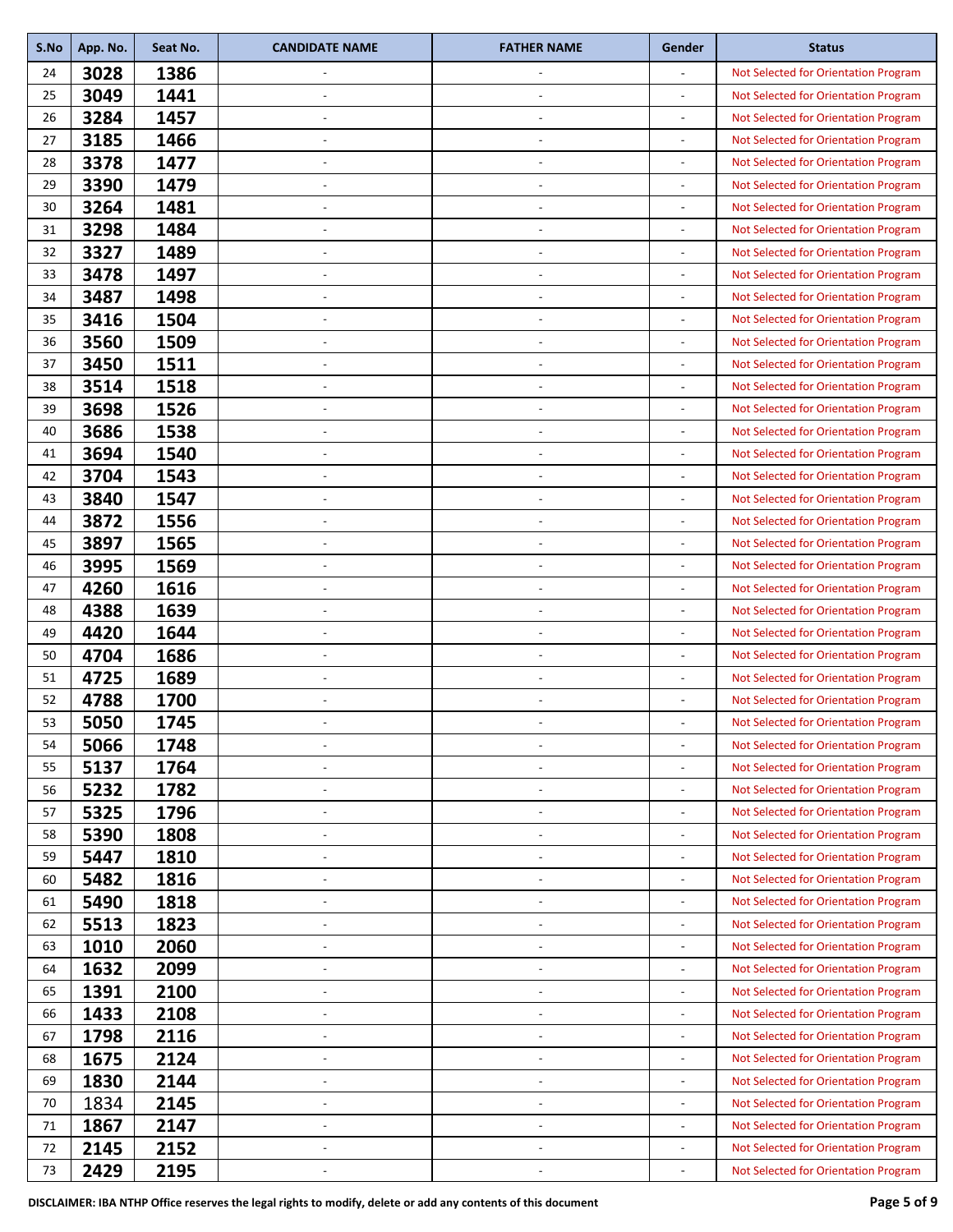| 2879<br>2214<br>Not Selected for Orientation Program<br>74<br>3534<br>2244<br>75<br>Not Selected for Orientation Program<br>$\overline{\phantom{a}}$<br>$\overline{\phantom{a}}$<br>3923<br>2283<br>76<br>Not Selected for Orientation Program<br>$\overline{a}$<br>4000<br>2291<br>Not Selected for Orientation Program<br>77<br>$\overline{\phantom{a}}$<br>$\overline{\phantom{a}}$<br>-<br>3962<br>2295<br>78<br>Not Selected for Orientation Program<br>÷,<br>4283<br>2323<br>79<br>Not Selected for Orientation Program<br>4285<br>2327<br>80<br>Not Selected for Orientation Program<br>$\overline{\phantom{a}}$<br>$\overline{\phantom{a}}$<br>$\overline{a}$<br>4512<br>2342<br>81<br>Not Selected for Orientation Program<br>$\overline{a}$<br>4782<br>2365<br>82<br>Not Selected for Orientation Program<br>$\overline{\phantom{a}}$<br>$\overline{\phantom{a}}$<br>-<br>4960<br>2383<br>83<br>Not Selected for Orientation Program<br>$\overline{a}$<br>5014<br>2388<br>84<br>Not Selected for Orientation Program<br>5539<br>2436<br>85<br>Not Selected for Orientation Program<br>$\overline{\phantom{a}}$<br>$\overline{\phantom{a}}$<br>$\overline{a}$<br>5569<br>2438<br>86<br>Not Selected for Orientation Program<br>L,<br>5517<br>2440<br>Not Selected for Orientation Program<br>87<br>$\overline{\phantom{a}}$<br>$\overline{\phantom{a}}$<br>$\overline{a}$<br>324<br>3014<br>88<br>Not Selected for Orientation Program<br>$\overline{a}$<br>427<br>3024<br>89<br>Not Selected for Orientation Program<br>960<br>3104<br>90<br>Not Selected for Orientation Program<br>$\overline{\phantom{a}}$<br>$\overline{\phantom{a}}$<br>$\overline{a}$<br>734<br>3113<br>91<br>Not Selected for Orientation Program<br>$\overline{a}$<br>1455<br>3173<br>92<br>Not Selected for Orientation Program<br>$\overline{\phantom{a}}$<br>$\overline{\phantom{a}}$<br>$\overline{a}$<br>1559<br>3221<br>93<br>Not Selected for Orientation Program<br>$\overline{a}$<br>1801<br>3222<br>Not Selected for Orientation Program<br>94<br>1756<br>3247<br>95<br>Not Selected for Orientation Program<br>$\overline{\phantom{a}}$<br>$\overline{\phantom{a}}$<br>$\overline{a}$<br>2024<br>3256<br>96<br>Not Selected for Orientation Program<br>$\overline{a}$<br>3261<br>1840<br>Not Selected for Orientation Program<br>97<br>$\overline{\phantom{a}}$<br>$\overline{\phantom{a}}$<br>$\overline{a}$<br>1877<br>3268<br>98<br>Not Selected for Orientation Program<br>÷,<br>2105<br>3269<br>99<br>Not Selected for Orientation Program<br>2131<br>3275<br>100<br>Not Selected for Orientation Program<br>$\overline{\phantom{a}}$<br>$\overline{\phantom{a}}$<br>$\overline{a}$<br>2178<br>3285<br>101<br>Not Selected for Orientation Program<br>L,<br>2173<br>3317<br>102<br>Not Selected for Orientation Program<br>$\overline{\phantom{a}}$<br>$\overline{\phantom{a}}$<br>2186<br>3321<br>103<br>Not Selected for Orientation Program<br>2544<br>3378<br>Not Selected for Orientation Program<br>104<br>$\overline{a}$<br>2712<br>3408<br>105<br>Not Selected for Orientation Program<br>$\overline{\phantom{a}}$<br>$\overline{\phantom{a}}$<br>$\overline{\phantom{a}}$<br>3230<br>3465<br>106<br>Not Selected for Orientation Program<br>$\overline{a}$<br>$\overline{\phantom{a}}$<br>$\overline{\phantom{a}}$<br>3255<br>3468<br>Not Selected for Orientation Program<br>107<br>$\overline{\phantom{a}}$<br>$\overline{\phantom{a}}$<br>$\qquad \qquad \blacksquare$<br>3524<br>3506<br>108<br>Not Selected for Orientation Program<br>$\qquad \qquad \blacksquare$<br>$\overline{\phantom{a}}$<br>3994<br>3562<br>109<br>Not Selected for Orientation Program<br>4134<br>3596<br>Not Selected for Orientation Program<br>110<br>$\overline{\phantom{a}}$<br>$\overline{\phantom{a}}$<br>$\overline{\phantom{a}}$<br>4728<br>3665<br>111<br>Not Selected for Orientation Program<br>$\overline{a}$<br>$\overline{\phantom{a}}$<br>$\overline{\phantom{a}}$<br>4933<br>3704<br>112<br>Not Selected for Orientation Program<br>$\overline{\phantom{a}}$<br>$\overline{\phantom{a}}$<br>$\qquad \qquad \blacksquare$<br>451<br>4022<br>113<br>Not Selected for Orientation Program<br>$\frac{1}{2}$<br>$\overline{\phantom{a}}$<br>$\blacksquare$<br>526<br>4025<br>114<br>Not Selected for Orientation Program<br>$\overline{\phantom{a}}$<br>$\overline{\phantom{a}}$<br>1209<br>4055<br>115<br>Not Selected for Orientation Program<br>$\overline{a}$<br>$\overline{\phantom{a}}$<br>$\overline{\phantom{a}}$<br>1310<br>4060<br>116<br>Not Selected for Orientation Program<br>$\overline{a}$<br>$\overline{\phantom{a}}$<br>$\overline{\phantom{a}}$<br>1629<br>4074<br>Not Selected for Orientation Program<br>117<br>$\overline{\phantom{a}}$<br>$\overline{\phantom{a}}$<br>$\qquad \qquad \blacksquare$<br>1674<br>4075<br>118<br>Not Selected for Orientation Program<br>$\overline{a}$<br>$\sim$<br>$\blacksquare$<br>1822<br>4081<br>119<br>Not Selected for Orientation Program<br>1827<br>4082<br>120<br>Not Selected for Orientation Program<br>$\overline{\phantom{a}}$<br>$\overline{\phantom{a}}$<br>$\overline{\phantom{a}}$<br>2128<br>4093<br>Not Selected for Orientation Program<br>121<br>$\overline{\phantom{a}}$<br>$\overline{a}$<br>$\overline{\phantom{a}}$<br>2256<br>4099<br>122<br>Not Selected for Orientation Program<br>$\overline{\phantom{a}}$<br>$\overline{\phantom{a}}$<br>$\overline{\phantom{0}}$ | S.No | App. No. | Seat No. | <b>CANDIDATE NAME</b> | <b>FATHER NAME</b> | Gender | <b>Status</b> |
|----------------------------------------------------------------------------------------------------------------------------------------------------------------------------------------------------------------------------------------------------------------------------------------------------------------------------------------------------------------------------------------------------------------------------------------------------------------------------------------------------------------------------------------------------------------------------------------------------------------------------------------------------------------------------------------------------------------------------------------------------------------------------------------------------------------------------------------------------------------------------------------------------------------------------------------------------------------------------------------------------------------------------------------------------------------------------------------------------------------------------------------------------------------------------------------------------------------------------------------------------------------------------------------------------------------------------------------------------------------------------------------------------------------------------------------------------------------------------------------------------------------------------------------------------------------------------------------------------------------------------------------------------------------------------------------------------------------------------------------------------------------------------------------------------------------------------------------------------------------------------------------------------------------------------------------------------------------------------------------------------------------------------------------------------------------------------------------------------------------------------------------------------------------------------------------------------------------------------------------------------------------------------------------------------------------------------------------------------------------------------------------------------------------------------------------------------------------------------------------------------------------------------------------------------------------------------------------------------------------------------------------------------------------------------------------------------------------------------------------------------------------------------------------------------------------------------------------------------------------------------------------------------------------------------------------------------------------------------------------------------------------------------------------------------------------------------------------------------------------------------------------------------------------------------------------------------------------------------------------------------------------------------------------------------------------------------------------------------------------------------------------------------------------------------------------------------------------------------------------------------------------------------------------------------------------------------------------------------------------------------------------------------------------------------------------------------------------------------------------------------------------------------------------------------------------------------------------------------------------------------------------------------------------------------------------------------------------------------------------------------------------------------------------------------------------------------------------------------------------------------------------------------------------------------------------------------------------------------------------------------------------------------------------------------------------------------------------------------------------------------------------------------------------------------------------------------------------------------------------------------------------------------------------------------------------------------------------------------------------------------------------------------------------------------------------------------------------------------------------------------------------------------------------------------------------------------------------------------------------------------------------------------------------------------------------------------------------------------------------------------------------------------------------------------------------------------------------------------------------------------------------------------------------------------------------------------------------------------------------------------------------------------------------------------------------------------------------------------------------------------------------------------------------------------------------------------------|------|----------|----------|-----------------------|--------------------|--------|---------------|
|                                                                                                                                                                                                                                                                                                                                                                                                                                                                                                                                                                                                                                                                                                                                                                                                                                                                                                                                                                                                                                                                                                                                                                                                                                                                                                                                                                                                                                                                                                                                                                                                                                                                                                                                                                                                                                                                                                                                                                                                                                                                                                                                                                                                                                                                                                                                                                                                                                                                                                                                                                                                                                                                                                                                                                                                                                                                                                                                                                                                                                                                                                                                                                                                                                                                                                                                                                                                                                                                                                                                                                                                                                                                                                                                                                                                                                                                                                                                                                                                                                                                                                                                                                                                                                                                                                                                                                                                                                                                                                                                                                                                                                                                                                                                                                                                                                                                                                                                                                                                                                                                                                                                                                                                                                                                                                                                                                                                                                                          |      |          |          |                       |                    |        |               |
|                                                                                                                                                                                                                                                                                                                                                                                                                                                                                                                                                                                                                                                                                                                                                                                                                                                                                                                                                                                                                                                                                                                                                                                                                                                                                                                                                                                                                                                                                                                                                                                                                                                                                                                                                                                                                                                                                                                                                                                                                                                                                                                                                                                                                                                                                                                                                                                                                                                                                                                                                                                                                                                                                                                                                                                                                                                                                                                                                                                                                                                                                                                                                                                                                                                                                                                                                                                                                                                                                                                                                                                                                                                                                                                                                                                                                                                                                                                                                                                                                                                                                                                                                                                                                                                                                                                                                                                                                                                                                                                                                                                                                                                                                                                                                                                                                                                                                                                                                                                                                                                                                                                                                                                                                                                                                                                                                                                                                                                          |      |          |          |                       |                    |        |               |
|                                                                                                                                                                                                                                                                                                                                                                                                                                                                                                                                                                                                                                                                                                                                                                                                                                                                                                                                                                                                                                                                                                                                                                                                                                                                                                                                                                                                                                                                                                                                                                                                                                                                                                                                                                                                                                                                                                                                                                                                                                                                                                                                                                                                                                                                                                                                                                                                                                                                                                                                                                                                                                                                                                                                                                                                                                                                                                                                                                                                                                                                                                                                                                                                                                                                                                                                                                                                                                                                                                                                                                                                                                                                                                                                                                                                                                                                                                                                                                                                                                                                                                                                                                                                                                                                                                                                                                                                                                                                                                                                                                                                                                                                                                                                                                                                                                                                                                                                                                                                                                                                                                                                                                                                                                                                                                                                                                                                                                                          |      |          |          |                       |                    |        |               |
|                                                                                                                                                                                                                                                                                                                                                                                                                                                                                                                                                                                                                                                                                                                                                                                                                                                                                                                                                                                                                                                                                                                                                                                                                                                                                                                                                                                                                                                                                                                                                                                                                                                                                                                                                                                                                                                                                                                                                                                                                                                                                                                                                                                                                                                                                                                                                                                                                                                                                                                                                                                                                                                                                                                                                                                                                                                                                                                                                                                                                                                                                                                                                                                                                                                                                                                                                                                                                                                                                                                                                                                                                                                                                                                                                                                                                                                                                                                                                                                                                                                                                                                                                                                                                                                                                                                                                                                                                                                                                                                                                                                                                                                                                                                                                                                                                                                                                                                                                                                                                                                                                                                                                                                                                                                                                                                                                                                                                                                          |      |          |          |                       |                    |        |               |
|                                                                                                                                                                                                                                                                                                                                                                                                                                                                                                                                                                                                                                                                                                                                                                                                                                                                                                                                                                                                                                                                                                                                                                                                                                                                                                                                                                                                                                                                                                                                                                                                                                                                                                                                                                                                                                                                                                                                                                                                                                                                                                                                                                                                                                                                                                                                                                                                                                                                                                                                                                                                                                                                                                                                                                                                                                                                                                                                                                                                                                                                                                                                                                                                                                                                                                                                                                                                                                                                                                                                                                                                                                                                                                                                                                                                                                                                                                                                                                                                                                                                                                                                                                                                                                                                                                                                                                                                                                                                                                                                                                                                                                                                                                                                                                                                                                                                                                                                                                                                                                                                                                                                                                                                                                                                                                                                                                                                                                                          |      |          |          |                       |                    |        |               |
|                                                                                                                                                                                                                                                                                                                                                                                                                                                                                                                                                                                                                                                                                                                                                                                                                                                                                                                                                                                                                                                                                                                                                                                                                                                                                                                                                                                                                                                                                                                                                                                                                                                                                                                                                                                                                                                                                                                                                                                                                                                                                                                                                                                                                                                                                                                                                                                                                                                                                                                                                                                                                                                                                                                                                                                                                                                                                                                                                                                                                                                                                                                                                                                                                                                                                                                                                                                                                                                                                                                                                                                                                                                                                                                                                                                                                                                                                                                                                                                                                                                                                                                                                                                                                                                                                                                                                                                                                                                                                                                                                                                                                                                                                                                                                                                                                                                                                                                                                                                                                                                                                                                                                                                                                                                                                                                                                                                                                                                          |      |          |          |                       |                    |        |               |
|                                                                                                                                                                                                                                                                                                                                                                                                                                                                                                                                                                                                                                                                                                                                                                                                                                                                                                                                                                                                                                                                                                                                                                                                                                                                                                                                                                                                                                                                                                                                                                                                                                                                                                                                                                                                                                                                                                                                                                                                                                                                                                                                                                                                                                                                                                                                                                                                                                                                                                                                                                                                                                                                                                                                                                                                                                                                                                                                                                                                                                                                                                                                                                                                                                                                                                                                                                                                                                                                                                                                                                                                                                                                                                                                                                                                                                                                                                                                                                                                                                                                                                                                                                                                                                                                                                                                                                                                                                                                                                                                                                                                                                                                                                                                                                                                                                                                                                                                                                                                                                                                                                                                                                                                                                                                                                                                                                                                                                                          |      |          |          |                       |                    |        |               |
|                                                                                                                                                                                                                                                                                                                                                                                                                                                                                                                                                                                                                                                                                                                                                                                                                                                                                                                                                                                                                                                                                                                                                                                                                                                                                                                                                                                                                                                                                                                                                                                                                                                                                                                                                                                                                                                                                                                                                                                                                                                                                                                                                                                                                                                                                                                                                                                                                                                                                                                                                                                                                                                                                                                                                                                                                                                                                                                                                                                                                                                                                                                                                                                                                                                                                                                                                                                                                                                                                                                                                                                                                                                                                                                                                                                                                                                                                                                                                                                                                                                                                                                                                                                                                                                                                                                                                                                                                                                                                                                                                                                                                                                                                                                                                                                                                                                                                                                                                                                                                                                                                                                                                                                                                                                                                                                                                                                                                                                          |      |          |          |                       |                    |        |               |
|                                                                                                                                                                                                                                                                                                                                                                                                                                                                                                                                                                                                                                                                                                                                                                                                                                                                                                                                                                                                                                                                                                                                                                                                                                                                                                                                                                                                                                                                                                                                                                                                                                                                                                                                                                                                                                                                                                                                                                                                                                                                                                                                                                                                                                                                                                                                                                                                                                                                                                                                                                                                                                                                                                                                                                                                                                                                                                                                                                                                                                                                                                                                                                                                                                                                                                                                                                                                                                                                                                                                                                                                                                                                                                                                                                                                                                                                                                                                                                                                                                                                                                                                                                                                                                                                                                                                                                                                                                                                                                                                                                                                                                                                                                                                                                                                                                                                                                                                                                                                                                                                                                                                                                                                                                                                                                                                                                                                                                                          |      |          |          |                       |                    |        |               |
|                                                                                                                                                                                                                                                                                                                                                                                                                                                                                                                                                                                                                                                                                                                                                                                                                                                                                                                                                                                                                                                                                                                                                                                                                                                                                                                                                                                                                                                                                                                                                                                                                                                                                                                                                                                                                                                                                                                                                                                                                                                                                                                                                                                                                                                                                                                                                                                                                                                                                                                                                                                                                                                                                                                                                                                                                                                                                                                                                                                                                                                                                                                                                                                                                                                                                                                                                                                                                                                                                                                                                                                                                                                                                                                                                                                                                                                                                                                                                                                                                                                                                                                                                                                                                                                                                                                                                                                                                                                                                                                                                                                                                                                                                                                                                                                                                                                                                                                                                                                                                                                                                                                                                                                                                                                                                                                                                                                                                                                          |      |          |          |                       |                    |        |               |
|                                                                                                                                                                                                                                                                                                                                                                                                                                                                                                                                                                                                                                                                                                                                                                                                                                                                                                                                                                                                                                                                                                                                                                                                                                                                                                                                                                                                                                                                                                                                                                                                                                                                                                                                                                                                                                                                                                                                                                                                                                                                                                                                                                                                                                                                                                                                                                                                                                                                                                                                                                                                                                                                                                                                                                                                                                                                                                                                                                                                                                                                                                                                                                                                                                                                                                                                                                                                                                                                                                                                                                                                                                                                                                                                                                                                                                                                                                                                                                                                                                                                                                                                                                                                                                                                                                                                                                                                                                                                                                                                                                                                                                                                                                                                                                                                                                                                                                                                                                                                                                                                                                                                                                                                                                                                                                                                                                                                                                                          |      |          |          |                       |                    |        |               |
|                                                                                                                                                                                                                                                                                                                                                                                                                                                                                                                                                                                                                                                                                                                                                                                                                                                                                                                                                                                                                                                                                                                                                                                                                                                                                                                                                                                                                                                                                                                                                                                                                                                                                                                                                                                                                                                                                                                                                                                                                                                                                                                                                                                                                                                                                                                                                                                                                                                                                                                                                                                                                                                                                                                                                                                                                                                                                                                                                                                                                                                                                                                                                                                                                                                                                                                                                                                                                                                                                                                                                                                                                                                                                                                                                                                                                                                                                                                                                                                                                                                                                                                                                                                                                                                                                                                                                                                                                                                                                                                                                                                                                                                                                                                                                                                                                                                                                                                                                                                                                                                                                                                                                                                                                                                                                                                                                                                                                                                          |      |          |          |                       |                    |        |               |
|                                                                                                                                                                                                                                                                                                                                                                                                                                                                                                                                                                                                                                                                                                                                                                                                                                                                                                                                                                                                                                                                                                                                                                                                                                                                                                                                                                                                                                                                                                                                                                                                                                                                                                                                                                                                                                                                                                                                                                                                                                                                                                                                                                                                                                                                                                                                                                                                                                                                                                                                                                                                                                                                                                                                                                                                                                                                                                                                                                                                                                                                                                                                                                                                                                                                                                                                                                                                                                                                                                                                                                                                                                                                                                                                                                                                                                                                                                                                                                                                                                                                                                                                                                                                                                                                                                                                                                                                                                                                                                                                                                                                                                                                                                                                                                                                                                                                                                                                                                                                                                                                                                                                                                                                                                                                                                                                                                                                                                                          |      |          |          |                       |                    |        |               |
|                                                                                                                                                                                                                                                                                                                                                                                                                                                                                                                                                                                                                                                                                                                                                                                                                                                                                                                                                                                                                                                                                                                                                                                                                                                                                                                                                                                                                                                                                                                                                                                                                                                                                                                                                                                                                                                                                                                                                                                                                                                                                                                                                                                                                                                                                                                                                                                                                                                                                                                                                                                                                                                                                                                                                                                                                                                                                                                                                                                                                                                                                                                                                                                                                                                                                                                                                                                                                                                                                                                                                                                                                                                                                                                                                                                                                                                                                                                                                                                                                                                                                                                                                                                                                                                                                                                                                                                                                                                                                                                                                                                                                                                                                                                                                                                                                                                                                                                                                                                                                                                                                                                                                                                                                                                                                                                                                                                                                                                          |      |          |          |                       |                    |        |               |
|                                                                                                                                                                                                                                                                                                                                                                                                                                                                                                                                                                                                                                                                                                                                                                                                                                                                                                                                                                                                                                                                                                                                                                                                                                                                                                                                                                                                                                                                                                                                                                                                                                                                                                                                                                                                                                                                                                                                                                                                                                                                                                                                                                                                                                                                                                                                                                                                                                                                                                                                                                                                                                                                                                                                                                                                                                                                                                                                                                                                                                                                                                                                                                                                                                                                                                                                                                                                                                                                                                                                                                                                                                                                                                                                                                                                                                                                                                                                                                                                                                                                                                                                                                                                                                                                                                                                                                                                                                                                                                                                                                                                                                                                                                                                                                                                                                                                                                                                                                                                                                                                                                                                                                                                                                                                                                                                                                                                                                                          |      |          |          |                       |                    |        |               |
|                                                                                                                                                                                                                                                                                                                                                                                                                                                                                                                                                                                                                                                                                                                                                                                                                                                                                                                                                                                                                                                                                                                                                                                                                                                                                                                                                                                                                                                                                                                                                                                                                                                                                                                                                                                                                                                                                                                                                                                                                                                                                                                                                                                                                                                                                                                                                                                                                                                                                                                                                                                                                                                                                                                                                                                                                                                                                                                                                                                                                                                                                                                                                                                                                                                                                                                                                                                                                                                                                                                                                                                                                                                                                                                                                                                                                                                                                                                                                                                                                                                                                                                                                                                                                                                                                                                                                                                                                                                                                                                                                                                                                                                                                                                                                                                                                                                                                                                                                                                                                                                                                                                                                                                                                                                                                                                                                                                                                                                          |      |          |          |                       |                    |        |               |
|                                                                                                                                                                                                                                                                                                                                                                                                                                                                                                                                                                                                                                                                                                                                                                                                                                                                                                                                                                                                                                                                                                                                                                                                                                                                                                                                                                                                                                                                                                                                                                                                                                                                                                                                                                                                                                                                                                                                                                                                                                                                                                                                                                                                                                                                                                                                                                                                                                                                                                                                                                                                                                                                                                                                                                                                                                                                                                                                                                                                                                                                                                                                                                                                                                                                                                                                                                                                                                                                                                                                                                                                                                                                                                                                                                                                                                                                                                                                                                                                                                                                                                                                                                                                                                                                                                                                                                                                                                                                                                                                                                                                                                                                                                                                                                                                                                                                                                                                                                                                                                                                                                                                                                                                                                                                                                                                                                                                                                                          |      |          |          |                       |                    |        |               |
|                                                                                                                                                                                                                                                                                                                                                                                                                                                                                                                                                                                                                                                                                                                                                                                                                                                                                                                                                                                                                                                                                                                                                                                                                                                                                                                                                                                                                                                                                                                                                                                                                                                                                                                                                                                                                                                                                                                                                                                                                                                                                                                                                                                                                                                                                                                                                                                                                                                                                                                                                                                                                                                                                                                                                                                                                                                                                                                                                                                                                                                                                                                                                                                                                                                                                                                                                                                                                                                                                                                                                                                                                                                                                                                                                                                                                                                                                                                                                                                                                                                                                                                                                                                                                                                                                                                                                                                                                                                                                                                                                                                                                                                                                                                                                                                                                                                                                                                                                                                                                                                                                                                                                                                                                                                                                                                                                                                                                                                          |      |          |          |                       |                    |        |               |
|                                                                                                                                                                                                                                                                                                                                                                                                                                                                                                                                                                                                                                                                                                                                                                                                                                                                                                                                                                                                                                                                                                                                                                                                                                                                                                                                                                                                                                                                                                                                                                                                                                                                                                                                                                                                                                                                                                                                                                                                                                                                                                                                                                                                                                                                                                                                                                                                                                                                                                                                                                                                                                                                                                                                                                                                                                                                                                                                                                                                                                                                                                                                                                                                                                                                                                                                                                                                                                                                                                                                                                                                                                                                                                                                                                                                                                                                                                                                                                                                                                                                                                                                                                                                                                                                                                                                                                                                                                                                                                                                                                                                                                                                                                                                                                                                                                                                                                                                                                                                                                                                                                                                                                                                                                                                                                                                                                                                                                                          |      |          |          |                       |                    |        |               |
|                                                                                                                                                                                                                                                                                                                                                                                                                                                                                                                                                                                                                                                                                                                                                                                                                                                                                                                                                                                                                                                                                                                                                                                                                                                                                                                                                                                                                                                                                                                                                                                                                                                                                                                                                                                                                                                                                                                                                                                                                                                                                                                                                                                                                                                                                                                                                                                                                                                                                                                                                                                                                                                                                                                                                                                                                                                                                                                                                                                                                                                                                                                                                                                                                                                                                                                                                                                                                                                                                                                                                                                                                                                                                                                                                                                                                                                                                                                                                                                                                                                                                                                                                                                                                                                                                                                                                                                                                                                                                                                                                                                                                                                                                                                                                                                                                                                                                                                                                                                                                                                                                                                                                                                                                                                                                                                                                                                                                                                          |      |          |          |                       |                    |        |               |
|                                                                                                                                                                                                                                                                                                                                                                                                                                                                                                                                                                                                                                                                                                                                                                                                                                                                                                                                                                                                                                                                                                                                                                                                                                                                                                                                                                                                                                                                                                                                                                                                                                                                                                                                                                                                                                                                                                                                                                                                                                                                                                                                                                                                                                                                                                                                                                                                                                                                                                                                                                                                                                                                                                                                                                                                                                                                                                                                                                                                                                                                                                                                                                                                                                                                                                                                                                                                                                                                                                                                                                                                                                                                                                                                                                                                                                                                                                                                                                                                                                                                                                                                                                                                                                                                                                                                                                                                                                                                                                                                                                                                                                                                                                                                                                                                                                                                                                                                                                                                                                                                                                                                                                                                                                                                                                                                                                                                                                                          |      |          |          |                       |                    |        |               |
|                                                                                                                                                                                                                                                                                                                                                                                                                                                                                                                                                                                                                                                                                                                                                                                                                                                                                                                                                                                                                                                                                                                                                                                                                                                                                                                                                                                                                                                                                                                                                                                                                                                                                                                                                                                                                                                                                                                                                                                                                                                                                                                                                                                                                                                                                                                                                                                                                                                                                                                                                                                                                                                                                                                                                                                                                                                                                                                                                                                                                                                                                                                                                                                                                                                                                                                                                                                                                                                                                                                                                                                                                                                                                                                                                                                                                                                                                                                                                                                                                                                                                                                                                                                                                                                                                                                                                                                                                                                                                                                                                                                                                                                                                                                                                                                                                                                                                                                                                                                                                                                                                                                                                                                                                                                                                                                                                                                                                                                          |      |          |          |                       |                    |        |               |
|                                                                                                                                                                                                                                                                                                                                                                                                                                                                                                                                                                                                                                                                                                                                                                                                                                                                                                                                                                                                                                                                                                                                                                                                                                                                                                                                                                                                                                                                                                                                                                                                                                                                                                                                                                                                                                                                                                                                                                                                                                                                                                                                                                                                                                                                                                                                                                                                                                                                                                                                                                                                                                                                                                                                                                                                                                                                                                                                                                                                                                                                                                                                                                                                                                                                                                                                                                                                                                                                                                                                                                                                                                                                                                                                                                                                                                                                                                                                                                                                                                                                                                                                                                                                                                                                                                                                                                                                                                                                                                                                                                                                                                                                                                                                                                                                                                                                                                                                                                                                                                                                                                                                                                                                                                                                                                                                                                                                                                                          |      |          |          |                       |                    |        |               |
|                                                                                                                                                                                                                                                                                                                                                                                                                                                                                                                                                                                                                                                                                                                                                                                                                                                                                                                                                                                                                                                                                                                                                                                                                                                                                                                                                                                                                                                                                                                                                                                                                                                                                                                                                                                                                                                                                                                                                                                                                                                                                                                                                                                                                                                                                                                                                                                                                                                                                                                                                                                                                                                                                                                                                                                                                                                                                                                                                                                                                                                                                                                                                                                                                                                                                                                                                                                                                                                                                                                                                                                                                                                                                                                                                                                                                                                                                                                                                                                                                                                                                                                                                                                                                                                                                                                                                                                                                                                                                                                                                                                                                                                                                                                                                                                                                                                                                                                                                                                                                                                                                                                                                                                                                                                                                                                                                                                                                                                          |      |          |          |                       |                    |        |               |
|                                                                                                                                                                                                                                                                                                                                                                                                                                                                                                                                                                                                                                                                                                                                                                                                                                                                                                                                                                                                                                                                                                                                                                                                                                                                                                                                                                                                                                                                                                                                                                                                                                                                                                                                                                                                                                                                                                                                                                                                                                                                                                                                                                                                                                                                                                                                                                                                                                                                                                                                                                                                                                                                                                                                                                                                                                                                                                                                                                                                                                                                                                                                                                                                                                                                                                                                                                                                                                                                                                                                                                                                                                                                                                                                                                                                                                                                                                                                                                                                                                                                                                                                                                                                                                                                                                                                                                                                                                                                                                                                                                                                                                                                                                                                                                                                                                                                                                                                                                                                                                                                                                                                                                                                                                                                                                                                                                                                                                                          |      |          |          |                       |                    |        |               |
|                                                                                                                                                                                                                                                                                                                                                                                                                                                                                                                                                                                                                                                                                                                                                                                                                                                                                                                                                                                                                                                                                                                                                                                                                                                                                                                                                                                                                                                                                                                                                                                                                                                                                                                                                                                                                                                                                                                                                                                                                                                                                                                                                                                                                                                                                                                                                                                                                                                                                                                                                                                                                                                                                                                                                                                                                                                                                                                                                                                                                                                                                                                                                                                                                                                                                                                                                                                                                                                                                                                                                                                                                                                                                                                                                                                                                                                                                                                                                                                                                                                                                                                                                                                                                                                                                                                                                                                                                                                                                                                                                                                                                                                                                                                                                                                                                                                                                                                                                                                                                                                                                                                                                                                                                                                                                                                                                                                                                                                          |      |          |          |                       |                    |        |               |
|                                                                                                                                                                                                                                                                                                                                                                                                                                                                                                                                                                                                                                                                                                                                                                                                                                                                                                                                                                                                                                                                                                                                                                                                                                                                                                                                                                                                                                                                                                                                                                                                                                                                                                                                                                                                                                                                                                                                                                                                                                                                                                                                                                                                                                                                                                                                                                                                                                                                                                                                                                                                                                                                                                                                                                                                                                                                                                                                                                                                                                                                                                                                                                                                                                                                                                                                                                                                                                                                                                                                                                                                                                                                                                                                                                                                                                                                                                                                                                                                                                                                                                                                                                                                                                                                                                                                                                                                                                                                                                                                                                                                                                                                                                                                                                                                                                                                                                                                                                                                                                                                                                                                                                                                                                                                                                                                                                                                                                                          |      |          |          |                       |                    |        |               |
|                                                                                                                                                                                                                                                                                                                                                                                                                                                                                                                                                                                                                                                                                                                                                                                                                                                                                                                                                                                                                                                                                                                                                                                                                                                                                                                                                                                                                                                                                                                                                                                                                                                                                                                                                                                                                                                                                                                                                                                                                                                                                                                                                                                                                                                                                                                                                                                                                                                                                                                                                                                                                                                                                                                                                                                                                                                                                                                                                                                                                                                                                                                                                                                                                                                                                                                                                                                                                                                                                                                                                                                                                                                                                                                                                                                                                                                                                                                                                                                                                                                                                                                                                                                                                                                                                                                                                                                                                                                                                                                                                                                                                                                                                                                                                                                                                                                                                                                                                                                                                                                                                                                                                                                                                                                                                                                                                                                                                                                          |      |          |          |                       |                    |        |               |
|                                                                                                                                                                                                                                                                                                                                                                                                                                                                                                                                                                                                                                                                                                                                                                                                                                                                                                                                                                                                                                                                                                                                                                                                                                                                                                                                                                                                                                                                                                                                                                                                                                                                                                                                                                                                                                                                                                                                                                                                                                                                                                                                                                                                                                                                                                                                                                                                                                                                                                                                                                                                                                                                                                                                                                                                                                                                                                                                                                                                                                                                                                                                                                                                                                                                                                                                                                                                                                                                                                                                                                                                                                                                                                                                                                                                                                                                                                                                                                                                                                                                                                                                                                                                                                                                                                                                                                                                                                                                                                                                                                                                                                                                                                                                                                                                                                                                                                                                                                                                                                                                                                                                                                                                                                                                                                                                                                                                                                                          |      |          |          |                       |                    |        |               |
|                                                                                                                                                                                                                                                                                                                                                                                                                                                                                                                                                                                                                                                                                                                                                                                                                                                                                                                                                                                                                                                                                                                                                                                                                                                                                                                                                                                                                                                                                                                                                                                                                                                                                                                                                                                                                                                                                                                                                                                                                                                                                                                                                                                                                                                                                                                                                                                                                                                                                                                                                                                                                                                                                                                                                                                                                                                                                                                                                                                                                                                                                                                                                                                                                                                                                                                                                                                                                                                                                                                                                                                                                                                                                                                                                                                                                                                                                                                                                                                                                                                                                                                                                                                                                                                                                                                                                                                                                                                                                                                                                                                                                                                                                                                                                                                                                                                                                                                                                                                                                                                                                                                                                                                                                                                                                                                                                                                                                                                          |      |          |          |                       |                    |        |               |
|                                                                                                                                                                                                                                                                                                                                                                                                                                                                                                                                                                                                                                                                                                                                                                                                                                                                                                                                                                                                                                                                                                                                                                                                                                                                                                                                                                                                                                                                                                                                                                                                                                                                                                                                                                                                                                                                                                                                                                                                                                                                                                                                                                                                                                                                                                                                                                                                                                                                                                                                                                                                                                                                                                                                                                                                                                                                                                                                                                                                                                                                                                                                                                                                                                                                                                                                                                                                                                                                                                                                                                                                                                                                                                                                                                                                                                                                                                                                                                                                                                                                                                                                                                                                                                                                                                                                                                                                                                                                                                                                                                                                                                                                                                                                                                                                                                                                                                                                                                                                                                                                                                                                                                                                                                                                                                                                                                                                                                                          |      |          |          |                       |                    |        |               |
|                                                                                                                                                                                                                                                                                                                                                                                                                                                                                                                                                                                                                                                                                                                                                                                                                                                                                                                                                                                                                                                                                                                                                                                                                                                                                                                                                                                                                                                                                                                                                                                                                                                                                                                                                                                                                                                                                                                                                                                                                                                                                                                                                                                                                                                                                                                                                                                                                                                                                                                                                                                                                                                                                                                                                                                                                                                                                                                                                                                                                                                                                                                                                                                                                                                                                                                                                                                                                                                                                                                                                                                                                                                                                                                                                                                                                                                                                                                                                                                                                                                                                                                                                                                                                                                                                                                                                                                                                                                                                                                                                                                                                                                                                                                                                                                                                                                                                                                                                                                                                                                                                                                                                                                                                                                                                                                                                                                                                                                          |      |          |          |                       |                    |        |               |
|                                                                                                                                                                                                                                                                                                                                                                                                                                                                                                                                                                                                                                                                                                                                                                                                                                                                                                                                                                                                                                                                                                                                                                                                                                                                                                                                                                                                                                                                                                                                                                                                                                                                                                                                                                                                                                                                                                                                                                                                                                                                                                                                                                                                                                                                                                                                                                                                                                                                                                                                                                                                                                                                                                                                                                                                                                                                                                                                                                                                                                                                                                                                                                                                                                                                                                                                                                                                                                                                                                                                                                                                                                                                                                                                                                                                                                                                                                                                                                                                                                                                                                                                                                                                                                                                                                                                                                                                                                                                                                                                                                                                                                                                                                                                                                                                                                                                                                                                                                                                                                                                                                                                                                                                                                                                                                                                                                                                                                                          |      |          |          |                       |                    |        |               |
|                                                                                                                                                                                                                                                                                                                                                                                                                                                                                                                                                                                                                                                                                                                                                                                                                                                                                                                                                                                                                                                                                                                                                                                                                                                                                                                                                                                                                                                                                                                                                                                                                                                                                                                                                                                                                                                                                                                                                                                                                                                                                                                                                                                                                                                                                                                                                                                                                                                                                                                                                                                                                                                                                                                                                                                                                                                                                                                                                                                                                                                                                                                                                                                                                                                                                                                                                                                                                                                                                                                                                                                                                                                                                                                                                                                                                                                                                                                                                                                                                                                                                                                                                                                                                                                                                                                                                                                                                                                                                                                                                                                                                                                                                                                                                                                                                                                                                                                                                                                                                                                                                                                                                                                                                                                                                                                                                                                                                                                          |      |          |          |                       |                    |        |               |
|                                                                                                                                                                                                                                                                                                                                                                                                                                                                                                                                                                                                                                                                                                                                                                                                                                                                                                                                                                                                                                                                                                                                                                                                                                                                                                                                                                                                                                                                                                                                                                                                                                                                                                                                                                                                                                                                                                                                                                                                                                                                                                                                                                                                                                                                                                                                                                                                                                                                                                                                                                                                                                                                                                                                                                                                                                                                                                                                                                                                                                                                                                                                                                                                                                                                                                                                                                                                                                                                                                                                                                                                                                                                                                                                                                                                                                                                                                                                                                                                                                                                                                                                                                                                                                                                                                                                                                                                                                                                                                                                                                                                                                                                                                                                                                                                                                                                                                                                                                                                                                                                                                                                                                                                                                                                                                                                                                                                                                                          |      |          |          |                       |                    |        |               |
|                                                                                                                                                                                                                                                                                                                                                                                                                                                                                                                                                                                                                                                                                                                                                                                                                                                                                                                                                                                                                                                                                                                                                                                                                                                                                                                                                                                                                                                                                                                                                                                                                                                                                                                                                                                                                                                                                                                                                                                                                                                                                                                                                                                                                                                                                                                                                                                                                                                                                                                                                                                                                                                                                                                                                                                                                                                                                                                                                                                                                                                                                                                                                                                                                                                                                                                                                                                                                                                                                                                                                                                                                                                                                                                                                                                                                                                                                                                                                                                                                                                                                                                                                                                                                                                                                                                                                                                                                                                                                                                                                                                                                                                                                                                                                                                                                                                                                                                                                                                                                                                                                                                                                                                                                                                                                                                                                                                                                                                          |      |          |          |                       |                    |        |               |
|                                                                                                                                                                                                                                                                                                                                                                                                                                                                                                                                                                                                                                                                                                                                                                                                                                                                                                                                                                                                                                                                                                                                                                                                                                                                                                                                                                                                                                                                                                                                                                                                                                                                                                                                                                                                                                                                                                                                                                                                                                                                                                                                                                                                                                                                                                                                                                                                                                                                                                                                                                                                                                                                                                                                                                                                                                                                                                                                                                                                                                                                                                                                                                                                                                                                                                                                                                                                                                                                                                                                                                                                                                                                                                                                                                                                                                                                                                                                                                                                                                                                                                                                                                                                                                                                                                                                                                                                                                                                                                                                                                                                                                                                                                                                                                                                                                                                                                                                                                                                                                                                                                                                                                                                                                                                                                                                                                                                                                                          |      |          |          |                       |                    |        |               |
|                                                                                                                                                                                                                                                                                                                                                                                                                                                                                                                                                                                                                                                                                                                                                                                                                                                                                                                                                                                                                                                                                                                                                                                                                                                                                                                                                                                                                                                                                                                                                                                                                                                                                                                                                                                                                                                                                                                                                                                                                                                                                                                                                                                                                                                                                                                                                                                                                                                                                                                                                                                                                                                                                                                                                                                                                                                                                                                                                                                                                                                                                                                                                                                                                                                                                                                                                                                                                                                                                                                                                                                                                                                                                                                                                                                                                                                                                                                                                                                                                                                                                                                                                                                                                                                                                                                                                                                                                                                                                                                                                                                                                                                                                                                                                                                                                                                                                                                                                                                                                                                                                                                                                                                                                                                                                                                                                                                                                                                          |      |          |          |                       |                    |        |               |
|                                                                                                                                                                                                                                                                                                                                                                                                                                                                                                                                                                                                                                                                                                                                                                                                                                                                                                                                                                                                                                                                                                                                                                                                                                                                                                                                                                                                                                                                                                                                                                                                                                                                                                                                                                                                                                                                                                                                                                                                                                                                                                                                                                                                                                                                                                                                                                                                                                                                                                                                                                                                                                                                                                                                                                                                                                                                                                                                                                                                                                                                                                                                                                                                                                                                                                                                                                                                                                                                                                                                                                                                                                                                                                                                                                                                                                                                                                                                                                                                                                                                                                                                                                                                                                                                                                                                                                                                                                                                                                                                                                                                                                                                                                                                                                                                                                                                                                                                                                                                                                                                                                                                                                                                                                                                                                                                                                                                                                                          |      |          |          |                       |                    |        |               |
|                                                                                                                                                                                                                                                                                                                                                                                                                                                                                                                                                                                                                                                                                                                                                                                                                                                                                                                                                                                                                                                                                                                                                                                                                                                                                                                                                                                                                                                                                                                                                                                                                                                                                                                                                                                                                                                                                                                                                                                                                                                                                                                                                                                                                                                                                                                                                                                                                                                                                                                                                                                                                                                                                                                                                                                                                                                                                                                                                                                                                                                                                                                                                                                                                                                                                                                                                                                                                                                                                                                                                                                                                                                                                                                                                                                                                                                                                                                                                                                                                                                                                                                                                                                                                                                                                                                                                                                                                                                                                                                                                                                                                                                                                                                                                                                                                                                                                                                                                                                                                                                                                                                                                                                                                                                                                                                                                                                                                                                          |      |          |          |                       |                    |        |               |
|                                                                                                                                                                                                                                                                                                                                                                                                                                                                                                                                                                                                                                                                                                                                                                                                                                                                                                                                                                                                                                                                                                                                                                                                                                                                                                                                                                                                                                                                                                                                                                                                                                                                                                                                                                                                                                                                                                                                                                                                                                                                                                                                                                                                                                                                                                                                                                                                                                                                                                                                                                                                                                                                                                                                                                                                                                                                                                                                                                                                                                                                                                                                                                                                                                                                                                                                                                                                                                                                                                                                                                                                                                                                                                                                                                                                                                                                                                                                                                                                                                                                                                                                                                                                                                                                                                                                                                                                                                                                                                                                                                                                                                                                                                                                                                                                                                                                                                                                                                                                                                                                                                                                                                                                                                                                                                                                                                                                                                                          |      |          |          |                       |                    |        |               |
|                                                                                                                                                                                                                                                                                                                                                                                                                                                                                                                                                                                                                                                                                                                                                                                                                                                                                                                                                                                                                                                                                                                                                                                                                                                                                                                                                                                                                                                                                                                                                                                                                                                                                                                                                                                                                                                                                                                                                                                                                                                                                                                                                                                                                                                                                                                                                                                                                                                                                                                                                                                                                                                                                                                                                                                                                                                                                                                                                                                                                                                                                                                                                                                                                                                                                                                                                                                                                                                                                                                                                                                                                                                                                                                                                                                                                                                                                                                                                                                                                                                                                                                                                                                                                                                                                                                                                                                                                                                                                                                                                                                                                                                                                                                                                                                                                                                                                                                                                                                                                                                                                                                                                                                                                                                                                                                                                                                                                                                          |      |          |          |                       |                    |        |               |
|                                                                                                                                                                                                                                                                                                                                                                                                                                                                                                                                                                                                                                                                                                                                                                                                                                                                                                                                                                                                                                                                                                                                                                                                                                                                                                                                                                                                                                                                                                                                                                                                                                                                                                                                                                                                                                                                                                                                                                                                                                                                                                                                                                                                                                                                                                                                                                                                                                                                                                                                                                                                                                                                                                                                                                                                                                                                                                                                                                                                                                                                                                                                                                                                                                                                                                                                                                                                                                                                                                                                                                                                                                                                                                                                                                                                                                                                                                                                                                                                                                                                                                                                                                                                                                                                                                                                                                                                                                                                                                                                                                                                                                                                                                                                                                                                                                                                                                                                                                                                                                                                                                                                                                                                                                                                                                                                                                                                                                                          |      |          |          |                       |                    |        |               |
|                                                                                                                                                                                                                                                                                                                                                                                                                                                                                                                                                                                                                                                                                                                                                                                                                                                                                                                                                                                                                                                                                                                                                                                                                                                                                                                                                                                                                                                                                                                                                                                                                                                                                                                                                                                                                                                                                                                                                                                                                                                                                                                                                                                                                                                                                                                                                                                                                                                                                                                                                                                                                                                                                                                                                                                                                                                                                                                                                                                                                                                                                                                                                                                                                                                                                                                                                                                                                                                                                                                                                                                                                                                                                                                                                                                                                                                                                                                                                                                                                                                                                                                                                                                                                                                                                                                                                                                                                                                                                                                                                                                                                                                                                                                                                                                                                                                                                                                                                                                                                                                                                                                                                                                                                                                                                                                                                                                                                                                          |      |          |          |                       |                    |        |               |
|                                                                                                                                                                                                                                                                                                                                                                                                                                                                                                                                                                                                                                                                                                                                                                                                                                                                                                                                                                                                                                                                                                                                                                                                                                                                                                                                                                                                                                                                                                                                                                                                                                                                                                                                                                                                                                                                                                                                                                                                                                                                                                                                                                                                                                                                                                                                                                                                                                                                                                                                                                                                                                                                                                                                                                                                                                                                                                                                                                                                                                                                                                                                                                                                                                                                                                                                                                                                                                                                                                                                                                                                                                                                                                                                                                                                                                                                                                                                                                                                                                                                                                                                                                                                                                                                                                                                                                                                                                                                                                                                                                                                                                                                                                                                                                                                                                                                                                                                                                                                                                                                                                                                                                                                                                                                                                                                                                                                                                                          |      |          |          |                       |                    |        |               |
|                                                                                                                                                                                                                                                                                                                                                                                                                                                                                                                                                                                                                                                                                                                                                                                                                                                                                                                                                                                                                                                                                                                                                                                                                                                                                                                                                                                                                                                                                                                                                                                                                                                                                                                                                                                                                                                                                                                                                                                                                                                                                                                                                                                                                                                                                                                                                                                                                                                                                                                                                                                                                                                                                                                                                                                                                                                                                                                                                                                                                                                                                                                                                                                                                                                                                                                                                                                                                                                                                                                                                                                                                                                                                                                                                                                                                                                                                                                                                                                                                                                                                                                                                                                                                                                                                                                                                                                                                                                                                                                                                                                                                                                                                                                                                                                                                                                                                                                                                                                                                                                                                                                                                                                                                                                                                                                                                                                                                                                          |      |          |          |                       |                    |        |               |
|                                                                                                                                                                                                                                                                                                                                                                                                                                                                                                                                                                                                                                                                                                                                                                                                                                                                                                                                                                                                                                                                                                                                                                                                                                                                                                                                                                                                                                                                                                                                                                                                                                                                                                                                                                                                                                                                                                                                                                                                                                                                                                                                                                                                                                                                                                                                                                                                                                                                                                                                                                                                                                                                                                                                                                                                                                                                                                                                                                                                                                                                                                                                                                                                                                                                                                                                                                                                                                                                                                                                                                                                                                                                                                                                                                                                                                                                                                                                                                                                                                                                                                                                                                                                                                                                                                                                                                                                                                                                                                                                                                                                                                                                                                                                                                                                                                                                                                                                                                                                                                                                                                                                                                                                                                                                                                                                                                                                                                                          |      |          |          |                       |                    |        |               |
|                                                                                                                                                                                                                                                                                                                                                                                                                                                                                                                                                                                                                                                                                                                                                                                                                                                                                                                                                                                                                                                                                                                                                                                                                                                                                                                                                                                                                                                                                                                                                                                                                                                                                                                                                                                                                                                                                                                                                                                                                                                                                                                                                                                                                                                                                                                                                                                                                                                                                                                                                                                                                                                                                                                                                                                                                                                                                                                                                                                                                                                                                                                                                                                                                                                                                                                                                                                                                                                                                                                                                                                                                                                                                                                                                                                                                                                                                                                                                                                                                                                                                                                                                                                                                                                                                                                                                                                                                                                                                                                                                                                                                                                                                                                                                                                                                                                                                                                                                                                                                                                                                                                                                                                                                                                                                                                                                                                                                                                          |      |          |          |                       |                    |        |               |
|                                                                                                                                                                                                                                                                                                                                                                                                                                                                                                                                                                                                                                                                                                                                                                                                                                                                                                                                                                                                                                                                                                                                                                                                                                                                                                                                                                                                                                                                                                                                                                                                                                                                                                                                                                                                                                                                                                                                                                                                                                                                                                                                                                                                                                                                                                                                                                                                                                                                                                                                                                                                                                                                                                                                                                                                                                                                                                                                                                                                                                                                                                                                                                                                                                                                                                                                                                                                                                                                                                                                                                                                                                                                                                                                                                                                                                                                                                                                                                                                                                                                                                                                                                                                                                                                                                                                                                                                                                                                                                                                                                                                                                                                                                                                                                                                                                                                                                                                                                                                                                                                                                                                                                                                                                                                                                                                                                                                                                                          |      |          |          |                       |                    |        |               |
| 2431<br>4107<br>123<br>Not Selected for Orientation Program<br>$\overline{\phantom{a}}$                                                                                                                                                                                                                                                                                                                                                                                                                                                                                                                                                                                                                                                                                                                                                                                                                                                                                                                                                                                                                                                                                                                                                                                                                                                                                                                                                                                                                                                                                                                                                                                                                                                                                                                                                                                                                                                                                                                                                                                                                                                                                                                                                                                                                                                                                                                                                                                                                                                                                                                                                                                                                                                                                                                                                                                                                                                                                                                                                                                                                                                                                                                                                                                                                                                                                                                                                                                                                                                                                                                                                                                                                                                                                                                                                                                                                                                                                                                                                                                                                                                                                                                                                                                                                                                                                                                                                                                                                                                                                                                                                                                                                                                                                                                                                                                                                                                                                                                                                                                                                                                                                                                                                                                                                                                                                                                                                                  |      |          |          |                       |                    |        |               |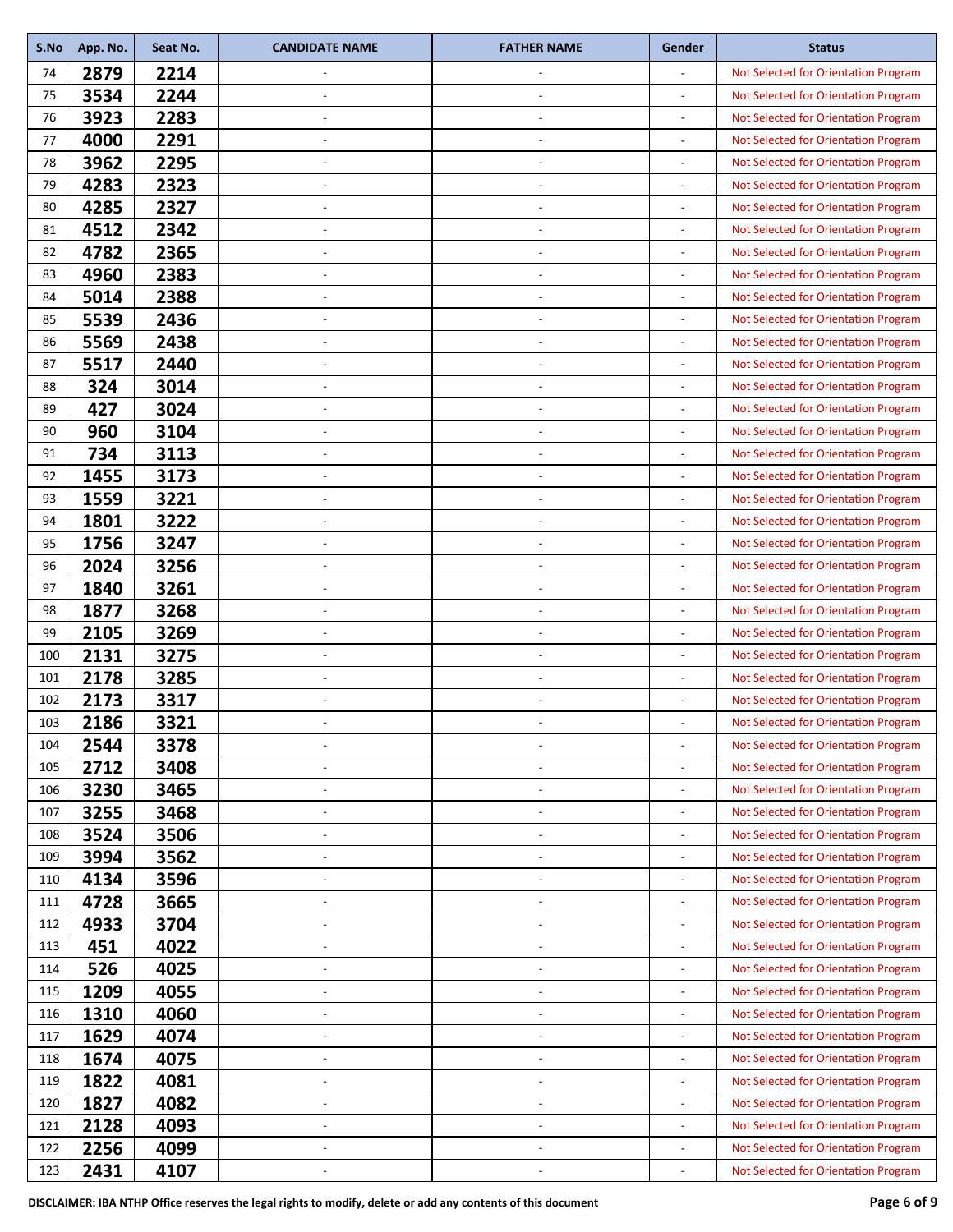| S.No | App. No. | Seat No. | <b>CANDIDATE NAME</b>    | <b>FATHER NAME</b>       | Gender                   | <b>Status</b>                        |
|------|----------|----------|--------------------------|--------------------------|--------------------------|--------------------------------------|
| 124  | 2958     | 4121     |                          |                          | ÷.                       | Not Selected for Orientation Program |
| 125  | 2850     | 4123     | $\overline{a}$           | $\overline{\phantom{a}}$ | $\overline{\phantom{a}}$ | Not Selected for Orientation Program |
| 126  | 3304     | 4137     |                          |                          | $\overline{a}$           | Not Selected for Orientation Program |
| 127  | 3773     | 4145     | ٠                        | $\overline{\phantom{a}}$ | $\overline{a}$           | Not Selected for Orientation Program |
| 128  | 3816     | 4148     |                          |                          | $\overline{a}$           | Not Selected for Orientation Program |
| 129  | 4066     | 4156     | $\overline{\phantom{a}}$ | $\overline{\phantom{a}}$ |                          | Not Selected for Orientation Program |
| 130  | 4372     | 4161     | $\overline{\phantom{a}}$ | $\overline{\phantom{a}}$ | $\overline{a}$           | Not Selected for Orientation Program |
| 131  | 4718     | 4169     |                          |                          |                          | Not Selected for Orientation Program |
| 132  | 419      | 5001     | ٠                        |                          | $\overline{a}$           | Not Selected for Orientation Program |
| 133  | 223      | 5004     |                          |                          |                          | Not Selected for Orientation Program |
| 134  | 634      | 5010     | $\overline{\phantom{a}}$ | $\overline{\phantom{a}}$ |                          | Not Selected for Orientation Program |
| 135  | 756      | 5016     | $\overline{\phantom{a}}$ | $\overline{\phantom{a}}$ | $\overline{a}$           | Not Selected for Orientation Program |
| 136  | 900      | 5021     |                          |                          |                          | Not Selected for Orientation Program |
| 137  | 1660     | 5029     | $\overline{a}$           |                          | $\overline{\phantom{0}}$ | Not Selected for Orientation Program |
| 138  | 1605     | 5032     |                          |                          | $\overline{a}$           | Not Selected for Orientation Program |
| 139  | 1645     | 5033     | $\overline{\phantom{a}}$ | $\overline{\phantom{a}}$ |                          | Not Selected for Orientation Program |
| 140  | 3064     | 5067     | ٠                        | $\overline{\phantom{a}}$ | $\overline{a}$           | Not Selected for Orientation Program |
| 141  | 3270     | 5074     |                          |                          |                          | Not Selected for Orientation Program |
| 142  | 3476     | 5079     | ٠                        | $\overline{\phantom{a}}$ | $\overline{a}$           | Not Selected for Orientation Program |
| 143  | 4538     | 5082     |                          |                          |                          | Not Selected for Orientation Program |
| 144  | 3600     | 5086     | $\overline{\phantom{a}}$ | $\overline{\phantom{a}}$ |                          | Not Selected for Orientation Program |
| 145  | 4011     | 5090     | $\overline{\phantom{a}}$ | $\overline{\phantom{a}}$ | $\overline{a}$           | Not Selected for Orientation Program |
| 146  | 36       | 6112     |                          |                          |                          | Not Selected for Orientation Program |
| 147  | 400      | 6115     | ٠                        |                          | $\overline{a}$           | Not Selected for Orientation Program |
| 148  | 795      | 6133     |                          |                          |                          | Not Selected for Orientation Program |
| 149  | 690      | 6142     | $\overline{\phantom{a}}$ | $\overline{\phantom{a}}$ |                          | Not Selected for Orientation Program |
| 150  | 710      | 6143     | $\overline{a}$           | $\overline{\phantom{a}}$ | $\overline{a}$           | Not Selected for Orientation Program |
| 151  | 833      | 6145     |                          |                          | $\overline{a}$           | Not Selected for Orientation Program |
| 152  | 1157     | 6152     | ٠                        |                          | $\overline{\phantom{0}}$ | Not Selected for Orientation Program |
| 153  | 1446     | 6153     |                          |                          |                          | Not Selected for Orientation Program |
| 154  | 1541     | 6156     |                          | $\overline{\phantom{a}}$ |                          | Not Selected for Orientation Program |
| 155  | 1639     | 6160     | ٠                        | $\overline{\phantom{a}}$ | $\overline{a}$           | Not Selected for Orientation Program |
| 156  | 1952     | 6177     |                          |                          | $\overline{\phantom{0}}$ | Not Selected for Orientation Program |
| 157  | 2020     | 6181     | $\overline{\phantom{a}}$ | $\overline{\phantom{a}}$ | $\overline{a}$           | Not Selected for Orientation Program |
| 158  | 2772     | 6195     |                          |                          | $\overline{a}$           | Not Selected for Orientation Program |
| 159  | 2862     | 6196     | $\overline{\phantom{a}}$ | $\overline{\phantom{a}}$ |                          | Not Selected for Orientation Program |
| 160  | 3470     | 6207     | ٠                        | $\overline{\phantom{a}}$ | $\overline{a}$           | Not Selected for Orientation Program |
| 161  | 4973     | 6246     |                          |                          |                          | Not Selected for Orientation Program |
| 162  | 549      | 7030     | $\overline{a}$           | $\overline{\phantom{a}}$ | $\overline{\phantom{0}}$ | Not Selected for Orientation Program |
| 163  | 1021     | 7036     | ٠                        |                          | $\overline{a}$           | Not Selected for Orientation Program |
| 164  | 1464     | 7049     | ÷,                       | $\overline{\phantom{a}}$ |                          | Not Selected for Orientation Program |
| 165  | 2153     | 7089     | ٠                        | $\overline{\phantom{a}}$ | $\overline{\phantom{0}}$ | Not Selected for Orientation Program |
| 166  | 2633     | 7109     | $\overline{\phantom{a}}$ | $\overline{\phantom{a}}$ |                          | Not Selected for Orientation Program |
| 167  | 3135     | 7143     | $\overline{\phantom{a}}$ | $\overline{\phantom{a}}$ | $\overline{a}$           | Not Selected for Orientation Program |
| 168  | 3249     | 7148     | ٠                        | ÷,                       | $\overline{a}$           | Not Selected for Orientation Program |
| 169  | 4084     | 7193     | $\overline{\phantom{a}}$ | $\overline{\phantom{a}}$ |                          | Not Selected for Orientation Program |
| 170  | 4484     | 7213     | $\overline{\phantom{a}}$ | $\overline{\phantom{a}}$ | $\overline{a}$           | Not Selected for Orientation Program |
| 171  | 4589     | 7220     | $\overline{\phantom{a}}$ | $\overline{\phantom{a}}$ | $\overline{\phantom{0}}$ | Not Selected for Orientation Program |
| 172  | 5359     | 7255     | ٠                        | $\overline{\phantom{a}}$ | $\overline{a}$           | Not Selected for Orientation Program |
| 173  | 969      | 8002     |                          |                          |                          | Not Selected for Orientation Program |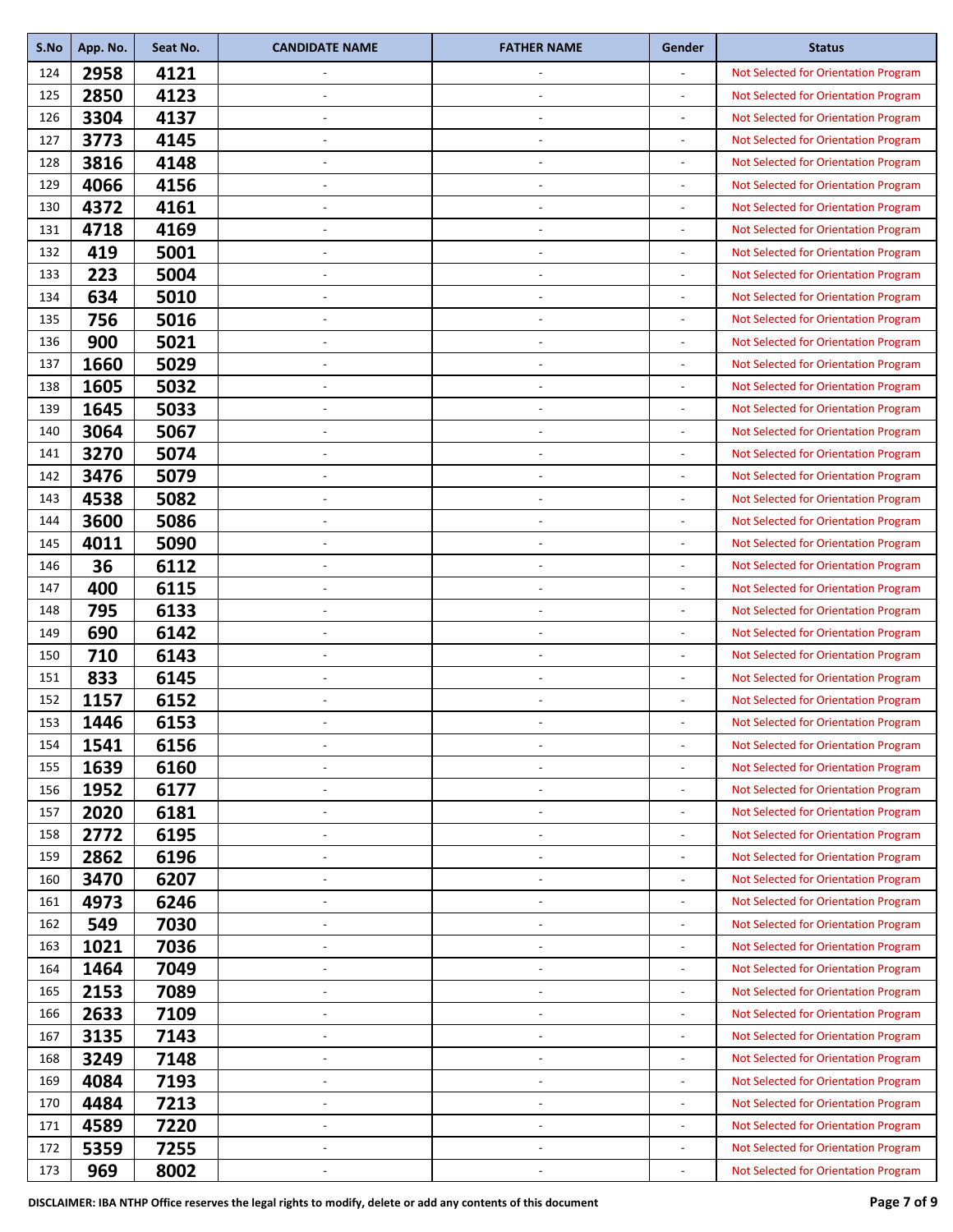| S.No | App. No. | Seat No. | <b>CANDIDATE NAME</b>    | <b>FATHER NAME</b>       | Gender                   | <b>Status</b>                        |
|------|----------|----------|--------------------------|--------------------------|--------------------------|--------------------------------------|
| 174  | 1103     | 8004     |                          |                          |                          | Not Selected for Orientation Program |
| 175  | 1880     | 8020     | $\overline{a}$           | $\overline{\phantom{a}}$ | $\overline{a}$           | Not Selected for Orientation Program |
| 176  | 1910     | 8028     |                          |                          |                          | Not Selected for Orientation Program |
| 177  | 2842     | 8032     | ٠                        | $\overline{\phantom{a}}$ | $\overline{a}$           | Not Selected for Orientation Program |
| 178  | 3751     | 8041     |                          |                          | $\overline{a}$           | Not Selected for Orientation Program |
| 179  | 4858     | 8051     | $\overline{\phantom{a}}$ | $\overline{\phantom{a}}$ |                          | Not Selected for Orientation Program |
| 180  | 422      | 8107     | $\overline{\phantom{a}}$ | $\overline{\phantom{a}}$ | $\overline{a}$           | Not Selected for Orientation Program |
| 181  | 781      | 8131     |                          |                          |                          | Not Selected for Orientation Program |
| 182  | 642      | 8137     | ÷,                       |                          | $\overline{a}$           | Not Selected for Orientation Program |
| 183  | 1129     | 8152     |                          |                          |                          | Not Selected for Orientation Program |
| 184  | 1167     | 8155     | $\overline{\phantom{a}}$ | $\overline{\phantom{a}}$ |                          | Not Selected for Orientation Program |
| 185  | 1300     | 8173     | $\overline{\phantom{a}}$ | $\overline{\phantom{a}}$ | $\overline{a}$           | Not Selected for Orientation Program |
| 186  | 1602     | 8177     |                          |                          |                          | Not Selected for Orientation Program |
| 187  | 1780     | 8187     | $\overline{a}$           |                          | $\overline{a}$           | Not Selected for Orientation Program |
| 188  | 1631     | 8193     |                          |                          | $\overline{\phantom{a}}$ | Not Selected for Orientation Program |
| 189  | 1762     | 8200     | $\overline{\phantom{a}}$ | $\overline{\phantom{a}}$ |                          | Not Selected for Orientation Program |
| 190  | 2635     | 8240     | ٠                        | $\overline{\phantom{a}}$ | $\overline{a}$           | Not Selected for Orientation Program |
| 191  | 2655     | 8241     |                          |                          |                          | Not Selected for Orientation Program |
| 192  | 3144     | 8249     | ٠                        |                          | $\overline{a}$           | Not Selected for Orientation Program |
| 193  | 3098     | 8256     |                          |                          | $\overline{a}$           | Not Selected for Orientation Program |
| 194  | 3355     | 8262     | $\overline{\phantom{a}}$ | $\overline{\phantom{a}}$ |                          | Not Selected for Orientation Program |
| 195  | 3528     | 8272     | $\overline{\phantom{a}}$ | $\overline{\phantom{a}}$ | $\overline{a}$           | Not Selected for Orientation Program |
| 196  | 3565     | 8274     |                          |                          |                          | Not Selected for Orientation Program |
| 197  | 3684     | 8287     | ٠                        |                          | $\overline{a}$           | Not Selected for Orientation Program |
| 198  | 3937     | 8310     |                          |                          |                          | Not Selected for Orientation Program |
| 199  | 4168     | 8321     | $\overline{\phantom{a}}$ | $\overline{\phantom{a}}$ |                          | Not Selected for Orientation Program |
| 200  | 4321     | 8330     | ÷,                       | $\overline{\phantom{a}}$ | $\overline{a}$           | Not Selected for Orientation Program |
| 201  | 4401     | 8333     |                          |                          | $\overline{a}$           | Not Selected for Orientation Program |
| 202  | 4972     | 8365     | ٠                        |                          | $\overline{\phantom{0}}$ | Not Selected for Orientation Program |
| 203  | 5420     | 8380     |                          |                          |                          | Not Selected for Orientation Program |
| 204  | 293      | 9004     |                          |                          |                          | Not Selected for Orientation Program |
| 205  | 874      | 9031     | ٠                        | $\overline{\phantom{a}}$ | $\overline{a}$           | Not Selected for Orientation Program |
| 206  | 962      | 9049     |                          |                          |                          | Not Selected for Orientation Program |
| 207  | 980      | 9051     | $\overline{\phantom{a}}$ | $\overline{\phantom{a}}$ | $\overline{a}$           | Not Selected for Orientation Program |
| 208  | 1094     | 9060     |                          |                          | -                        | Not Selected for Orientation Program |
| 209  | 1550     | 9072     | $\overline{\phantom{a}}$ | $\overline{\phantom{a}}$ |                          | Not Selected for Orientation Program |
| 210  | 1445     | 9088     | ٠                        | $\overline{\phantom{a}}$ | $\overline{a}$           | Not Selected for Orientation Program |
| 211  | 2037     | 9112     |                          |                          |                          | Not Selected for Orientation Program |
| 212  | 2054     | 9123     | $\overline{a}$           | $\overline{\phantom{a}}$ | $\overline{\phantom{0}}$ | Not Selected for Orientation Program |
| 213  | 2411     | 9130     |                          |                          | $\overline{a}$           | Not Selected for Orientation Program |
| 214  | 2281     | 9135     | ÷,                       | $\overline{\phantom{a}}$ |                          | Not Selected for Orientation Program |
| 215  | 2296     | 9136     | ٠                        | $\overline{\phantom{a}}$ | $\overline{a}$           | Not Selected for Orientation Program |
| 216  | 2608     | 9152     | $\overline{\phantom{a}}$ |                          |                          | Not Selected for Orientation Program |
| 217  | 3232     | 9176     | $\overline{\phantom{a}}$ | $\overline{\phantom{a}}$ | $\overline{a}$           | Not Selected for Orientation Program |
| 218  | 3239     | 9178     | ٠                        |                          | $\overline{a}$           | Not Selected for Orientation Program |
| 219  | 3263     | 9191     | $\overline{\phantom{a}}$ | $\overline{\phantom{a}}$ |                          | Not Selected for Orientation Program |
| 220  | 3350     | 9200     | $\overline{\phantom{a}}$ | $\overline{\phantom{a}}$ | $\overline{a}$           | Not Selected for Orientation Program |
| 221  | 3368     | 9202     | $\overline{\phantom{a}}$ | $\overline{\phantom{a}}$ | $\overline{\phantom{0}}$ | Not Selected for Orientation Program |
| 222  | 3602     | 9214     | ٠                        | $\overline{\phantom{a}}$ | $\overline{a}$           | Not Selected for Orientation Program |
| 223  | 3734     | 9216     |                          |                          |                          | Not Selected for Orientation Program |